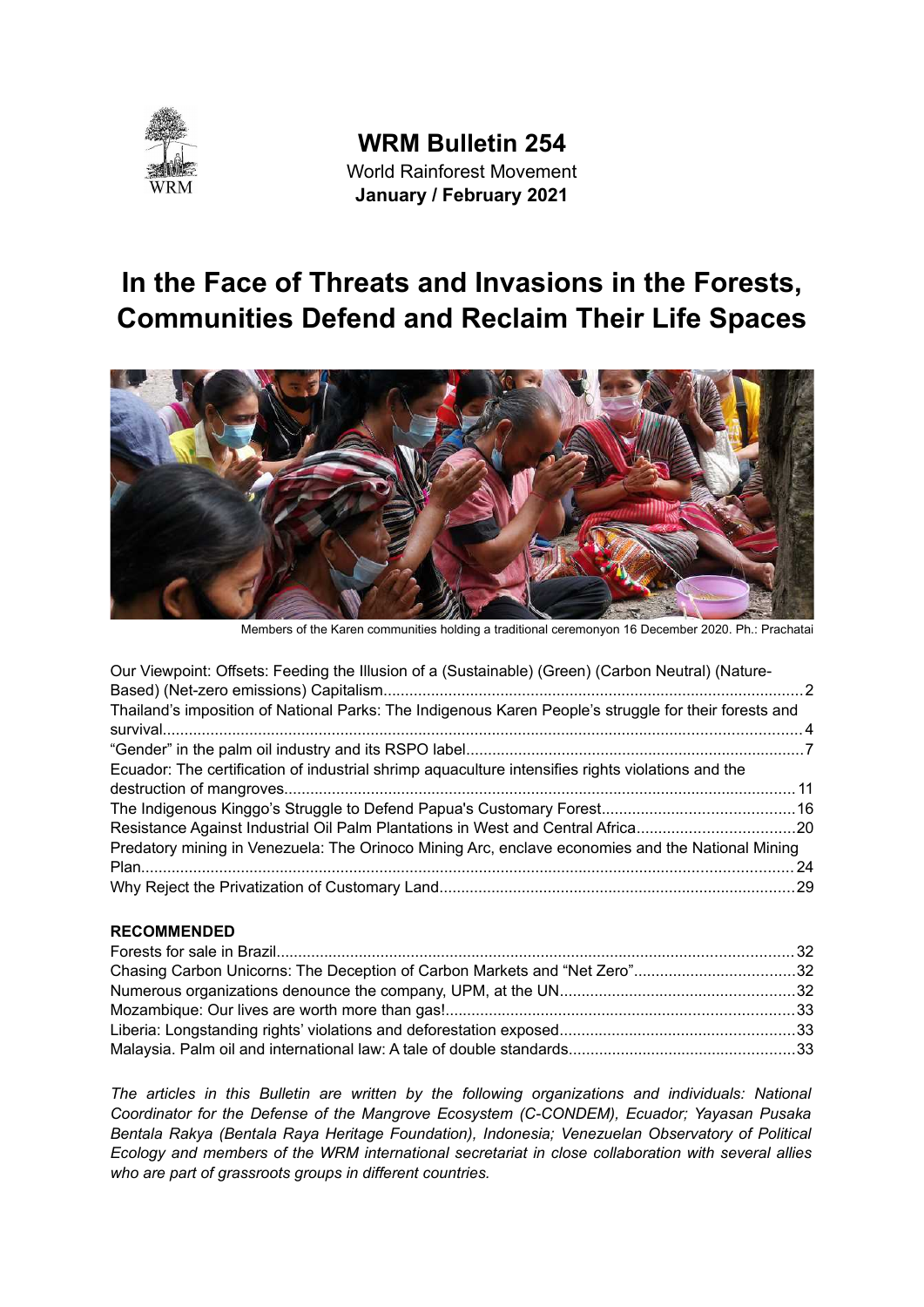# **In the Face of Threats and Invasions in the Forests, Communities Defend and Reclaim Their Life Spaces**

# <span id="page-1-1"></span>**Our Viewpoint**

<span id="page-1-0"></span>**Offsets: Feeding the Illusion of a (Sustainable) (Green) (Carbon Neutral) (Nature-Based) (Net-zero emissions) Capitalism**



Shell Deer Park Refinery, Deer Park TX. Photo: Flickr/Roy Luck

Over the past three decades, all sorts of adjectives that *sound* environmentally-friendly have been added to the word capitalism (or growth, or economy). Why? It helps to spin a structural problem into a challenge for which a (technical) solution can be promised. Offsets are offered as the 'silver bullet' that will solve the climate problem without denting corporate profits or the burning of fossil fuels. Offsets have been heavily promoted by the conservation industry, including NGOs like WWF and The Nature Conservancy; governments from many industrialized countries; the financial industry, including the World Bank; and many corporations, including within the fossil fuel and aviation sectors.

Most polluting corporations have endorsed offsetting as part of their *Net-Zero* climate plans. On their websites, corporate criminals like Shell or Eni tell stories about 'commitment to protecting forests' and investing in 'natural solutions' – while they plan to continue, or even increase exploitation of fossil fuels well beyond 2050. No hypocrisy seems too cheap to protect corporate profits from fossil fuel burning. Many companies from the aviation and food industries are also banking on offsets to protect their destructive business model. Governments, meanwhile, are busy preparing the legal framework for this mad offsetting illusion.

More than 30 years of extensive documentation, evidence and analysis from community organisations, environmental justice networks, social movements and academic studies exposing the structural flaws, the contradictions and the corporate interests behind the illusion of offsets is being dismissed to protect corporate profits!

Even worse - the illusion of offsetting is of late being championed by the financial industry.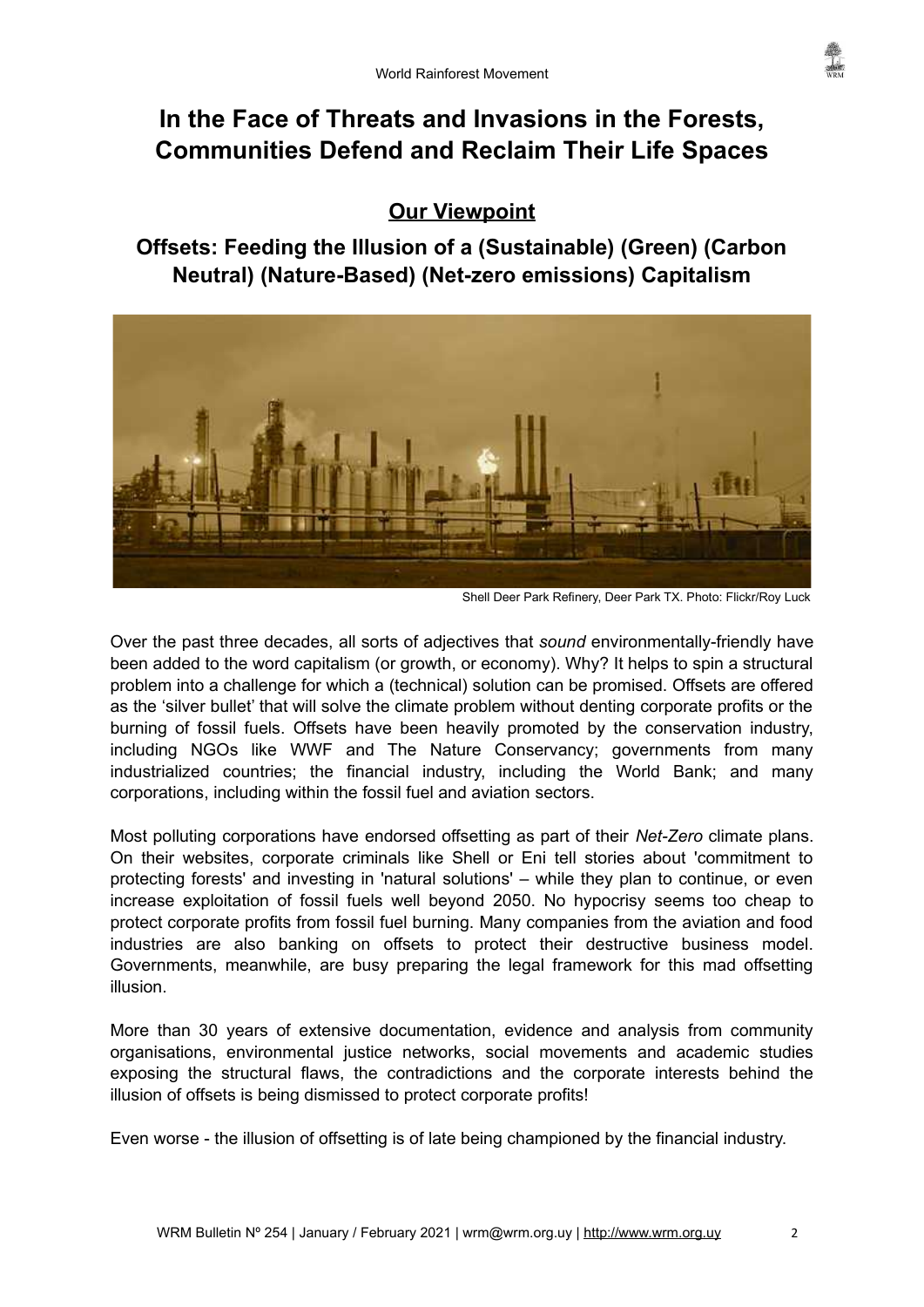Mark Carney, who spent 13 years at the private bank Goldman Sachs, was former governor of the Bank of Canada and the Bank of England, is now an influential investor and UN special envoy for climate action and finance. In November 2020, a private sector-led initiative aimed at scaling up the voluntary carbon markets and led by Carney launched a 98-page "Consultation Document." The document mentions the word "offset" 238 times, and mentions "fossil-fuel energy" once. (1) It is an ode to carbon markets.

The initiative, called "Taskforce on scaling voluntary carbon markets", has been launched at a convenient time. Many companies, as destructive and polluting as Shell, Unilever, Tata Steel and BP, have made commitments to turn their supply chains into operations that produce *Net-Zero* emissions. But *Net-Zero* emissions does not mean *zero* emissions. The idea *of Net-Zero* depends on the massive use of offsets, which in turn means that fossil fuels will keep being burnt, while corporations promote themselves as *carbon-neutral*, *green*, *sustainable* or any other adjective that *sound* environmentally-friendly but do nothing more than greenwash destruction.

Companies are being spurred into action by Larry Fink, the chief executive of the world's largest asset manager, BlackRock. In January 2021, Fink announced in the company's Annual Letter that BlackRock will be expecting road maps to *Net-Zero* emissions by 2050 from all the companies it invests in. (2) BlackRock is a major shareholder in agribusiness, real estate, energy, mining and other companies, and its managers sit on the boards of several big conservation organizations. (3)

It is crucial to remember that Offsets *do not* reduce emissions. At best, Offsets *displace* emissions. This means that, for example, to reach *Net-*Zero emissions, a company emitting 10 tonnes of  $CO<sub>2</sub>$  in place A, would need to implement or buy credits from an offset project that absorbs 10 tonnes of  $CO<sub>2</sub>$  in place B, or from an offset project that avoids to emit 10 tonnes of  $CO<sub>2</sub>$  that were at risk of being released in place C. This logic ignores the uniqueness of any one place; offsetting is based on the false assumption that the life and interconnections of place A, B and C can be replaced, swapped or recreated. This 'displacement of emissions', has in most cases been an absolute failure in climatic terms. (4) What is worse, as WRM and others have denounced on countless occasions (5), most offset projects have resulted in conflicts, land grabs, extreme violence and destruction of livelihoods and communities' lives. People directly affected by the imposition of these projects have rarely been properly informed and the territories and life spaces they depend upon have been destroyed, fenced off or heavily contaminated.

The reality of offsets is far away from the illusion it sells. Offsetting provides a tool for corporations to keep profiting from a capitalist system hooked on fossil fuels. This also means big business for conservationist NGOs busy offering land under their management as offsets to the world's dirtiest corporations. For the countless communities whose territories are locked up in offset projects or for those affected by the continuation of business as usual, however, it means destruction and violence. The recent renewed interest in offsets threatens to become a massive land grab.

It's time to redouble efforts to expose the dangerous illusion that is fed by offsetting. And to support those forest-dependant populations and peasant communities who have long been using and protecting their land, forests and diversity. Their struggles against corporate destruction have not been fooled by the ever-changing list of adjectives with an environmentally-friendly ring to the ear that are used to greenwash destruction.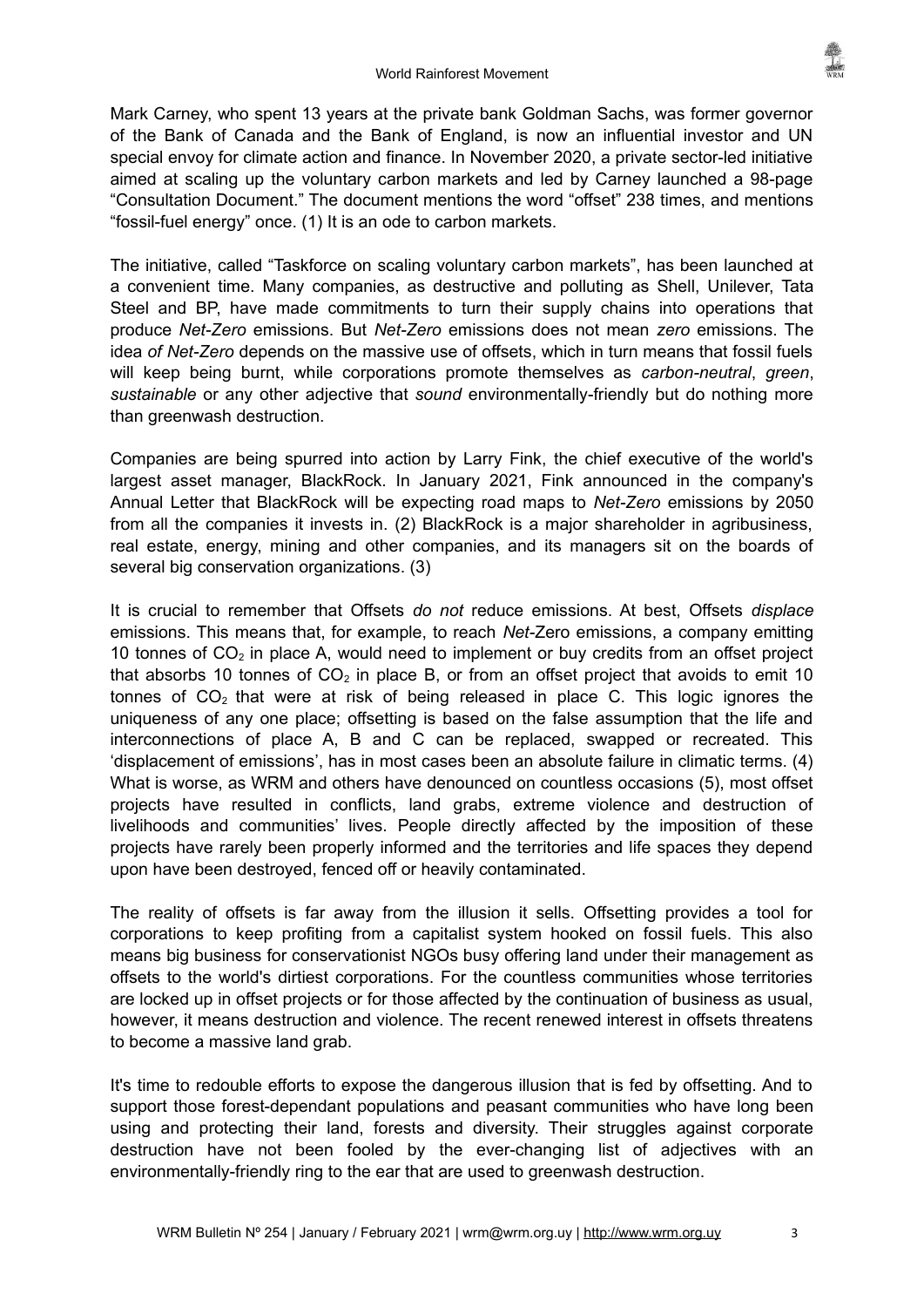

(1) REDD-Monitor, Mark Carney's Taskforce on Scaling Voluntary Carbon Markets: The global financial elite's plan to profit from the climate crisis while maintaining business as usual for Big Oil, 2021, [https://redd-monitor.org/](https://redd-monitor.org/2021/01/26/mark-carneys-taskforce-on-scaling-voluntary-carbon-markets-the-global-financial-elites-plan-to-profit-from-the-climate-crisis-while-maintaining-business-as-usual-for-big-oil/) [2021/01/26/mark-carneys-taskforce-on-scaling-voluntary-carbon-markets-the-global-financial-elites-plan-to-profit](https://redd-monitor.org/2021/01/26/mark-carneys-taskforce-on-scaling-voluntary-carbon-markets-the-global-financial-elites-plan-to-profit-from-the-climate-crisis-while-maintaining-business-as-usual-for-big-oil/)[from-the-climate-crisis-while-maintaining-business-as-usual-for-big-oil/](https://redd-monitor.org/2021/01/26/mark-carneys-taskforce-on-scaling-voluntary-carbon-markets-the-global-financial-elites-plan-to-profit-from-the-climate-crisis-while-maintaining-business-as-usual-for-big-oil/)  (2) BlackRock, Net zero: a fiduciary approach, 2021,

<https://www.blackrock.com/corporate/investor-relations/blackrock-client-letter>

(3) Focus on the Global South, Rogue Capitalism and the Financialization of Territories and Nature, 2020, <https://focusweb.org/publications/rogue-capitalism-and-the-financialization-of-territories-and-nature/>

(4) The Corner House, Carbon Markets Are not Designed to Reduce Emissions, 2020,

<http://www.thecornerhouse.org.uk/resource/carbon-markets-are-not-designed-reduce-emissions> (5) WRM, Mercantilization, REDD and other false solutions,

<https://wrm.org.uy/browse-by-subject/mercantilization-of-nature/>nesia's Omnibus Law, 2020,

<https://lausan.hk/2020/jakarta-is-returning-omnibus-bills/>

# <span id="page-3-0"></span>**Thailand's imposition of National Parks: The Indigenous Karen People's struggle for their forests and survival**



Karen community carries out a traditional ceremony to protect their forest on December 16, 2020. Ph: Wanpen Pajai / Globe

In January 2021, Indigenous Karen People from Bang Kloi returned to their ancestral home deep in the Kaeng Krachan forests in Thailand after years of dispossession and nearstarvation. The creation of the Kaeng Krachan National Park in 1981 meant the beginning of the dispossession of the Karen people of Bang Kloi. Since then, they have fought for their rights to live in their original territories. On top of the unbearable situation they confront in area where they were relocated, the Covid-19 pandemic made it clearer that returning home was the only answer for their survival.

Now, the situation in the Kaeng Krachan forests is at the very least tense. While Karen communities are mobilizing around the country, National Park authorities have denounced the Karen communities of clearing patches of forests, in an attempt to deepen the prejudice against them as forest destroyers. For the Karen People however, returning home is not only a matter of survival. It is also another effort to restore their cultural life, identity and dignity.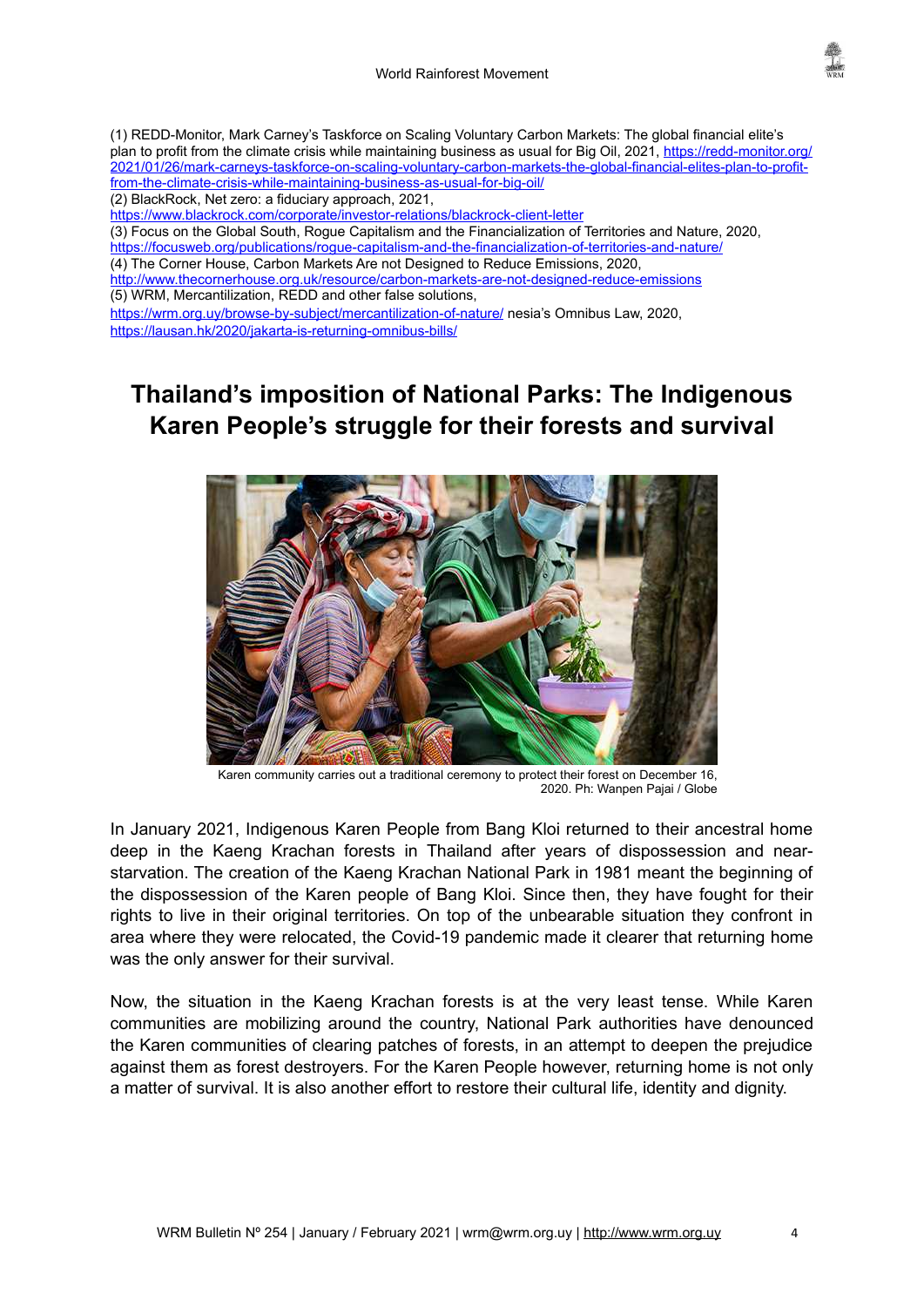

#### **National Parks = Dispossession and Violence**

The Karen People from Bang Kloi have practiced rotational agriculture for generations – cultivating one area before moving on to the next, giving the soil time to replenish, - together with fishing and foraging. Bang Kloi is deep in the 2,915 km2 of what is now categorized as the Kaeng Krachan National Park, a large forest along the Myanmar border. Since the designation of the National Park there have been recurring conflicts between the Karen indigenous people and state authorities.

The Thai Department of National Park, Wildlife, and Plant Conservation accuses the Karen communities of being illegal encroachers. Their rotational agriculture practices are vilified as a form of deforestation, even though those same practices have kept the Kaeng Krachan forest healthy for generations.

A major turning point was in 1996 when National Park officials wanted to move the indigenous Karen out of the forests. 57 Karen families, 391 people, living in Bang Kloi, were relocated downhill to Ban Pong Luek-Bang Kloi. After failed promises to provide plots of land, many moved back to their ancestral territories.

In 2011, the then Park chief, Chaiwat Kimlikitaksorn, led a team of armed soldiers and forest rangers to torch the Karen's houses and rice barns, accusing them of being drug criminals and illegal encroachers. They cause damage to 98 houses. This was publicised within Thailand as an operation against 'national security' threats.

The forest dwellers fled in fear back to the resettlement village. This was followed with more violence, murders and threats.

When the forest dweller's advocate, Tatkamon Ob-om, exposed what really happened in Bang Kloi, he was gunned down. The then Park chief was arrested but eventually freed because the gun could not be found.

Moreover, Porlajee "Billy" Rakchongcharoen, a young Karen land rights activist, who helped the Bang Kloi Karen to pursue a case against Chaiwat, and who was a key witness for the court case, mysteriously disappeared in 2014, after being detained by Chaiwat and park rangers for harvesting wild honey.

Two witnesses who testified that Billy had been released by Chaiwat after a brief arrest confessed later that Park officials told them to lie. Five years later, in 2019, the Department of Special Investigation found fragments of Billy's skull in an oil drum near the Park's office. But Chaiwat was not charged claiming that there was insufficient evidence.

Meanwhile, the Supreme Administrative Court ruled that Park authorities broke the law by torching indigenous Karen's houses and destroying their belongings. The court also told Park authorities that if the Karen people lived in the forest before the area became a National Park, their land rights must be respected. But forest authorities turned a deaf ear. Forest evictions kept ongoing while Chaiwat kept on being promoted.

The Department of National Park, Wildlife, and Plant Conservation issued, in response to the Court decision, a much more violent National Park Law. The Law was rushed through the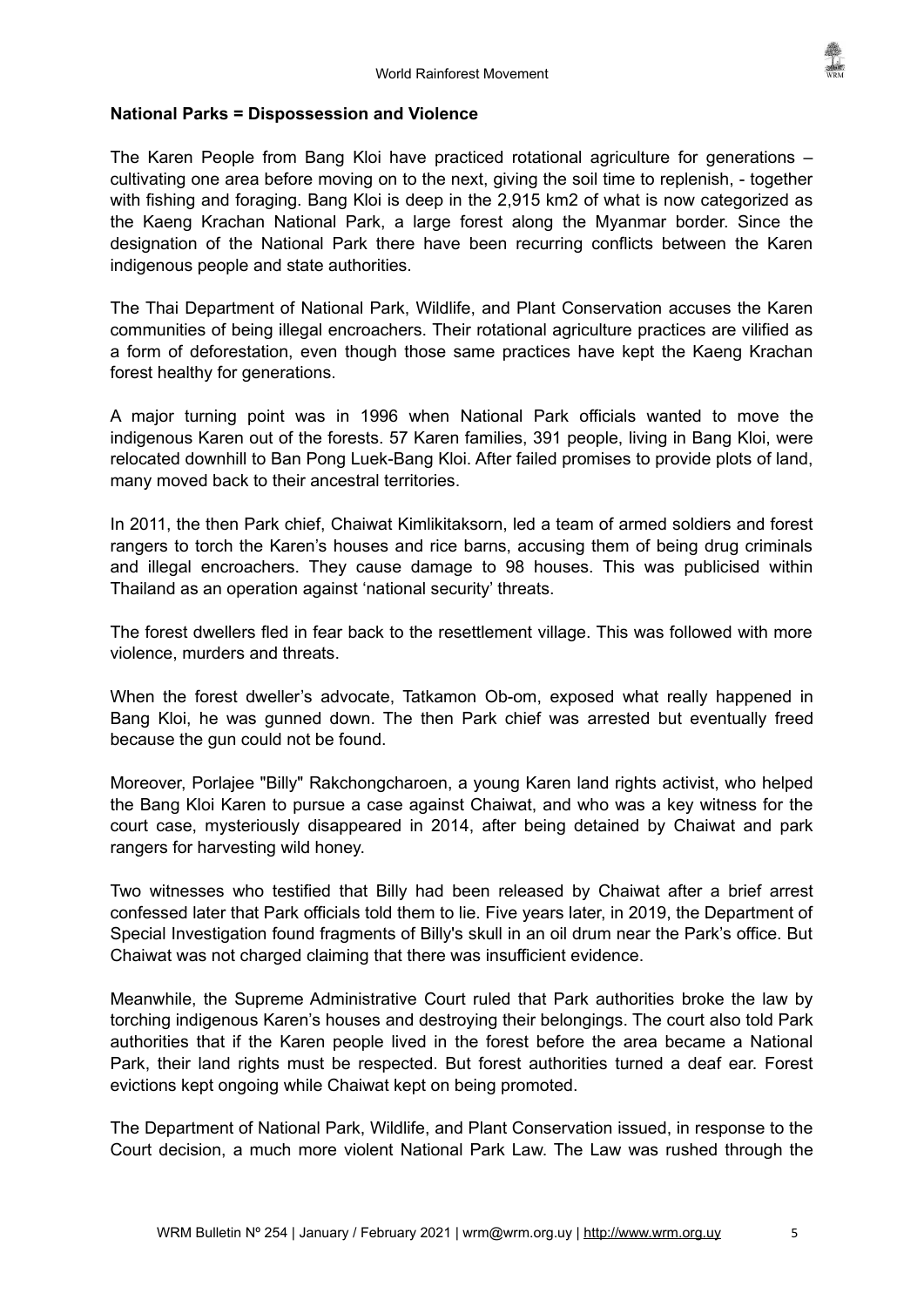

National Legislative Assembly in 2019 and was passed right before the military-installed assembly was dissolved.

The new National Park Law makes National Park officials more powerful than soldiers under an emergency decree. This means, among others, that they can enter and destroy forest people's homes at all times by citing urgency, without the need to investigate anything. Also, the maximum jail sentence for "forest encroachers" has been increased to 20 years and they can also face fines to up to two million baht (over 65 thousand dollars). Insisting that forests must be "free of humans", the Law outlaws millions of people who have been living in the forests for generations.

Consequently, Karen communities have to face constant litigation cases against them with encroachment charges, forcing them to move out as land becomes consumed into National Parks territories.

Not loosing the hope and strength to fight for their forests, in August 2020, the indigenous Karen from Bang Kloi submitted a letter to the Natural Resources and Environmental Conservation Strategic Taskforce, which prompted the Taskforce's Advisor to visit the area and hear the communities. It was revealed how the villagers have been suffering from landlessness and an extremely difficult access to any livelihood. But there was no progress made after that.

On 8 December 2020, the Karen people from Bang Kloi submitted a letter to the Minister of Natural Resources and Environmental Conservation hoping for a concrete action to solve their problems, but there has been no answer.

In consequence and after many attempts to restore their rights to live on their territory, on the 9th January 2021, members of the Bang Kloi community have returned to their ancestral home, after they were forcibly evicted in 1996 and 2011, to practice their rotational agriculture. Another essential reason to return for them was to perform a ritual for the spirit of Karen leader Grandpa Ko-I, who was born in the Kaeng Krachan forest in 1912. It was essential that his descendants use rice from there to feed the people who participated in the ceremony. This would make the spirit of Grandpa Ko-I to ascend according to their belief.

Despite these conflicts and violence, the government of Thailand is planning to submit the latest application for giving the Kaeng Krachan National Park the World Heritage Site status in mid-2021– something that has been postponed before due to the ongoing conflicts with the Karen People.

It is time that the Karen People from Bang Kloi get back their right of returning and living in their territory. They are not only fighting for a piece of forest on which to live. They are fighting for justice and dignity.

References:

- Video on the struggle of Granpa-Koi and the Karen People in the Kaeng Krachan forests, (in Thai with English subtitles)<https://drive.google.com/file/d/1DIrCSwx1cswxly4kQJdzg7jfBVnPsRCf/view>
- Public Statement Restore rights and human dignity of Bang Kloy ethnic Karen who want to return to Bang Kloy Bon and Jai Pandin: [https://wrm.org.uy/wp-content/uploads/2021/03/Public-Statement-Restore-rights-and-human](https://wrm.org.uy/wp-content/uploads/2021/03/Public-Statement-Restore-rights-and-human-dignity-of-Bang-Kloy-ethnic-Karen.pdf)[dignity-of-Bang-Kloy-ethnic-Karen.pdf](https://wrm.org.uy/wp-content/uploads/2021/03/Public-Statement-Restore-rights-and-human-dignity-of-Bang-Kloy-ethnic-Karen.pdf)

<https://www.bangkokpost.com/opinion/opinion/2060315/last-ditch-fight-against-forest-tyranny>

- Globe, As Thai forest aims for UNESCO status, Karen community pushed to the margins, <https://southeastasiaglobe.com/karen-kaeng-krachan-unesco/>

<sup>-</sup> Bangkok Post, Last-ditch fight against forest tyranny, February 2021,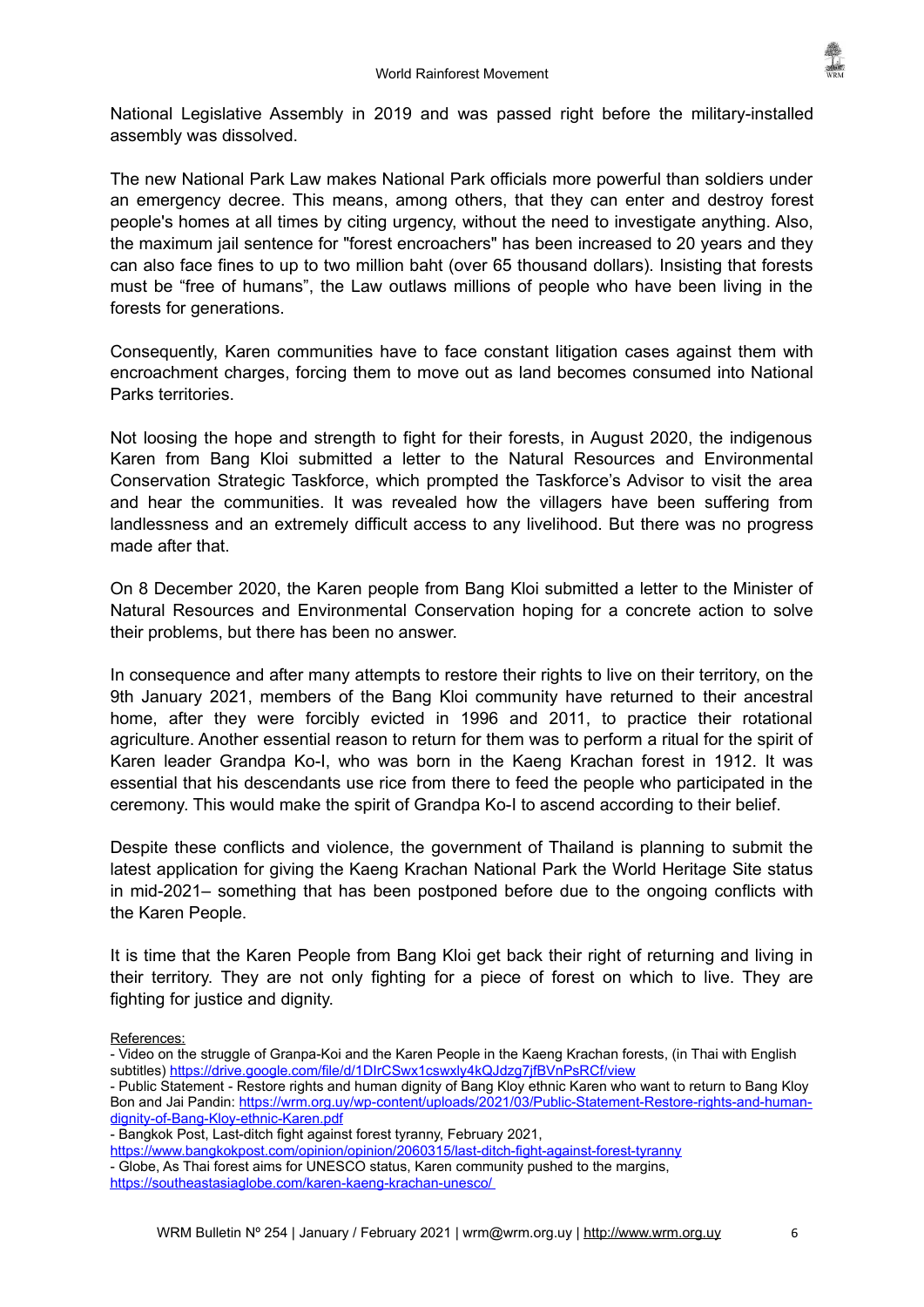

# <span id="page-6-0"></span>**"Gender" in the palm oil industry and its RSPO label**



Female workers carry heavy loads of fertilizer at a palm oil plantation in Sumatra, Indonesia. Ph.: AssociatedPress (AP) / Binsar Bakkara

The extent of exploitation and discrimination of women within the palm oil industry has become difficult to deny. Companies as well as its certification scheme, the Roundtable for Sustainable Palm Oil (RSPO), have responded with the inclusion of gender-specific policies and guidelines in their operations. But, if the plantation model in itself is understood as a violent, destructive, structurally racist and patriarchal one, can these gender-specific policies do more than cover up this violence and destruction? How, in such context, do these gender policies unfold?

Oil palm plantation companies praise themselves from their programs and policies that claim to give opportunities to women. The multinational company Olam, for example, states in its Living Landscape Policy that all suppliers should achieve "gender equality, equal access and empowerment of women," as well as having its operations in "full compliance with applicable national and international laws, including human and labour rights" (1) Yet, women living in and around Olam's oil palm plantations in Gabon have told WRM a different story: "… we can no longer walk alone, as women, we need to go in groups because of the risk of being assaulted by company workers or security guards. We no longer feel safe around our villages. There is definitely an increase of abuse."

The transnational plantation company Socfin defends its 'gender policy' operations in Sierra Leone by saying that about a quarter of their permanent employees are women. Socfin goes on to assert that policies have been established "to protect their work," and that a "gender committee" has been set up to "discuss women's issues and grievances." (2) RSPO has already provided its seal of approval to many Socfin plantations and the company is trying to get its operations in Sierra Leone certified.

In contrast to these company declarations, a woman in Sierra Leone facing the impacts of Socfin told WRM in December 2020 that "the company takes advantage of women's labour in so many ways… When the company has already taken over the land, women are most times left with no option but to work for the company… And they are not well paid. The companies are very well aware that women have no other alternative, so they decide how much to pay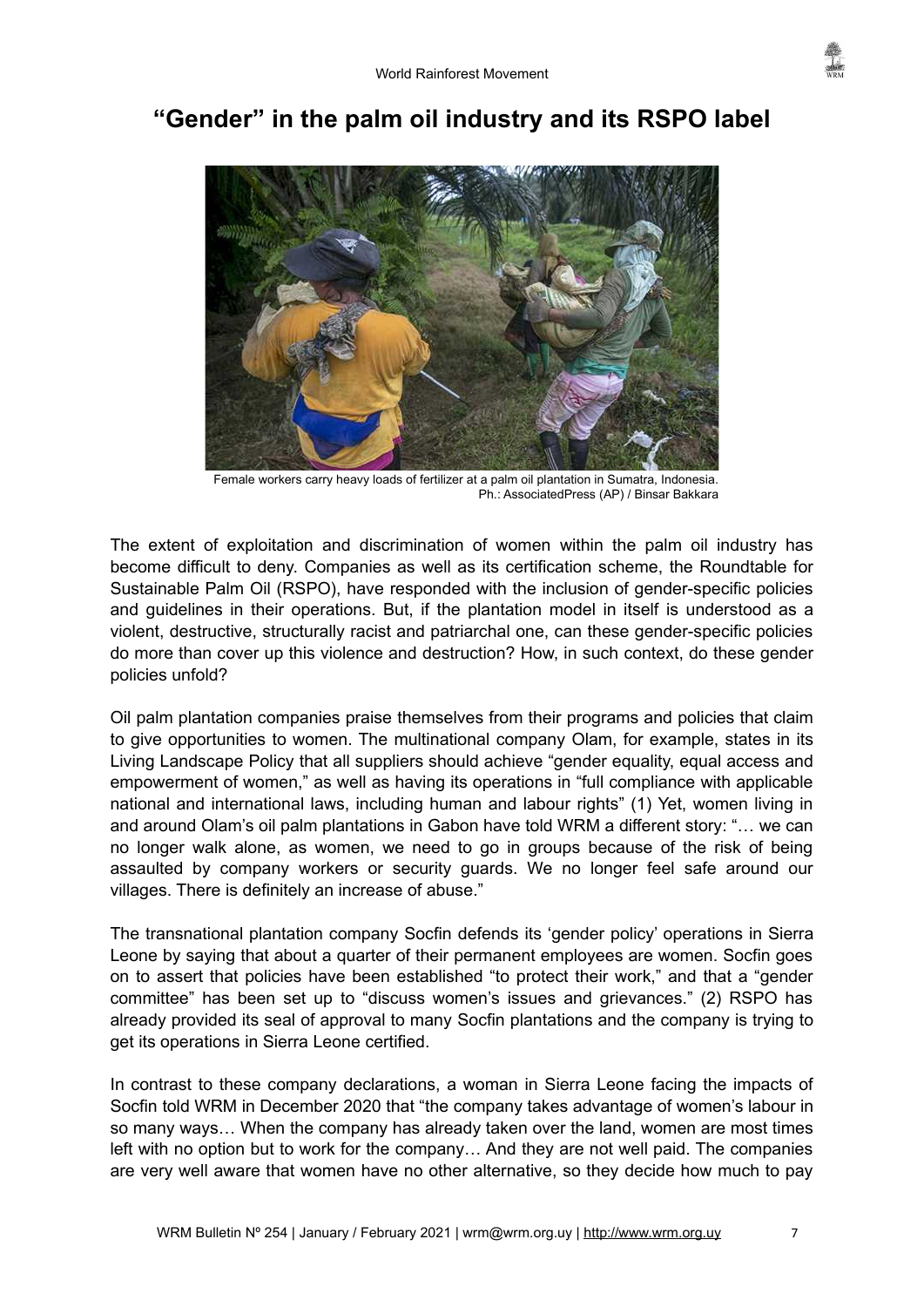

them, and even how to treat them. Women have to walk from very far away places every day to work, and then return back, on very long walks, exposing themselves to violence… the challenges are so much." (3)

A list of testimonies from women denouncing the many layers of destruction and violence that this industry means for them would be never-ending. One woman said that, "even if you were already working and completed a month's job but refused to sleep with the headman or supervisor, you will not receive your pay, your name will be missing from the list or you will get paid far less than what was initially promised or due to you." One young Liberian woman described the reality on the plantation where she worked, "I work two times in the week and during those two days, the headman will always touch all the women's breasts and butts all of the time, including me." A woman from Guatemala said, "Often, the plantation foremen blackmail women, offering them work in exchange for sex; if they do not agree to sleep with them, the foremen do not employ them." Others report that, "you have to sleep with the headmen or supervisors before you can get your food to be sold to the workers." (4)

In West and Central Africa, oil palm industrial plantations also become a threat to its traditional cultivation and use. Resistance against these plantations thus turns also into a women's fight for their economic independence. Yet, when women speak out, companies make use of the cultural roles assigned to women to marginalize them. As exposed in the booklet "12 tactics palm oil companies use to grab community land," (5) companies will, for example, comment to chiefs and family members that a 'woman's business is in the house and cooking, not criticizing the company'. They will try to make male family members feel ashamed and embarrassed that their wives, daughters or sisters are taking action. As a result, the whole family, and sometimes a big portion of the community, will put pressure on women to stop their protests against the company.

The reality is that wherever these plantations expand in Africa, Asia and Latin America, women living in or around industrial oil palm plantations face an increase in similar abuses, such as (6):

- **rape and torture** in or around the plantations fields, with the perpetrators usually going unpunished;

- **violent arrests or searches** arguing that palm nuts or palm oil have been stolen from the company plantations. This comes with women having their traditional oil production taken away or destroyed, particularly in Africa where women have been producing palm oil for generations. These accusations are largely false and, most importantly, illegitimate, because companies have stolen communities' land in the first place;

- **security guards entering their houses** during the night, supposedly in search of palm nuts or palm oil, exposing women to beatings, abuse and arrests;

- **loss of lands, forests and water sources**. Women are forced to travel long distances to find arable lands, often for many kilometers and often through the plantations, which exposes women and girls to the risk of being raped, assaulted or violently searched;

**-** being made **landless** and **forced to sell their labour** to plantation companies;

- being **forced to offer sex in exchange for work**;

- facing serious **health issues due to hazardous and abusive work** tasks, especially when applying agrochemicals. Women and men working on oil palm plantations have described working conditions as akin to slavery. In Indonesia, women and children are often forced to work for free to help men meet the production targets that the company sets as condition for them to receive the full wage for the day;

- facing the **destruction of the cultural and social fabric** of their communities' lives.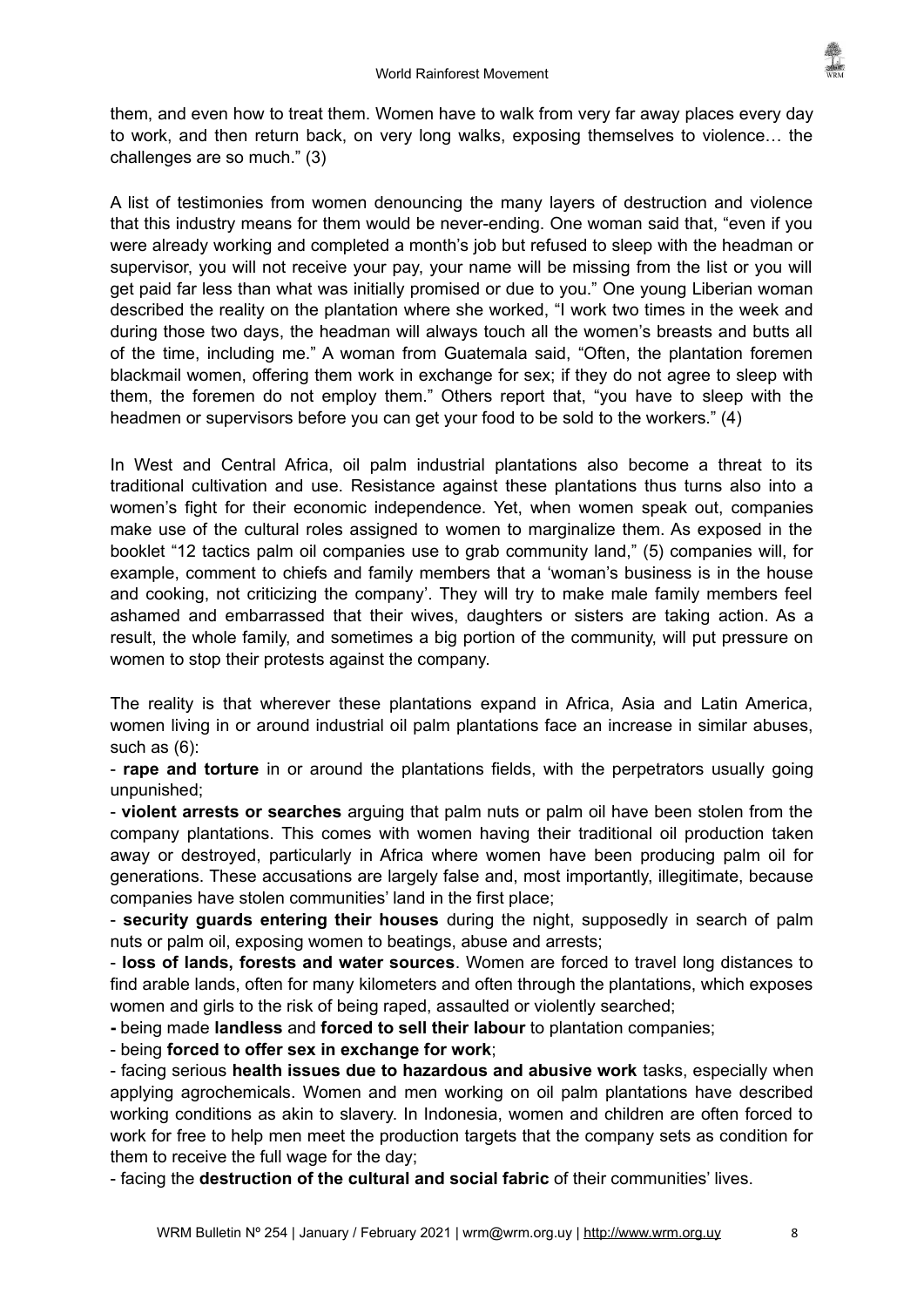None of these realities appear in the companies' nice flashing brochures or on their webpages. The sexual violence, abuse and harassment that women suffer as a result of large-scale plantations is rarely mentioned, even during community meetings or in NGO and academic reports. Usually, the shocking extent of this reality only comes out when women meet among themselves. In these conversations, it becomes clear that sexual violence and abuse are an integral part of the large-scale plantation model. (7) The structural patriarchy of the model is usually hidden and reduced to the much-used vague term of 'differentiated impacts'.

In response, a video launched on 25 November 2020, the Day for the Elimination of Violence Against Women, condemns that sexual harassment and violence towards women is another common practice within the oil palm plantation industry, affecting both, women workers and women living in the surrounding communities. (8)

### **RSPO stands for long-lasting abuse**

RSPO is the most widely used voluntary certification system for palm oil companies. It is a partnership between the palm oil industry and a few NGOs – with WWF as a very important one. It delivers a 'sustainable' label to palm oil producers, based on a set of principles and criteria approved by its members. What RSPO does *not* do is to question the amount of land grabs, pollution, violation of community and workers' rights and overall violence embedded in the industry. RSPO facilitates the continued expansion of the industrial oil palm plantations model while certifying it as 'sustainable'.

One of RSPO's standards is to promote 'gender equality.' According to RSPO, compliance with their 2018 principles and criteria is required in order for certification to be awarded to a company. (9) The principles related to "sustainable livelihood and poverty reduction" require that "everyone engaged in palm oil production has equal opportunities to fulfill their potential in work and community with dignity and equality, and in a healthy working and living environment." A gender committee is supposed "to raise awareness, identify and address issues of concern, as well as opportunities and improvements for women", and it is required that there be "no harassment or abuse in the workplace" and that reproductive rights be protected. This is supposed to guarantee "safe and decent work" as well as respect for human rights. The 2018 document goes on to give "guidance" on each of its principles and criteria. In relation to the gender committee, the guidance calls for "programmes provided for particular issues faced by women, such as violence and sexual harassment in the workplace" and says that the committee "should include representatives from all areas of work [and] will consider matters such as: training on women's rights; counselling for women affected by violence; child care facilities to be provided by the unit of certification; women to be allowed to breastfeed up to nine months before resuming chemical spraying or usage tasks; and women to be given specific break times to enable effective breastfeeding."

Women, however, tend to be restricted to low-paying, arduous and demeaning tasks, including the spraying of pesticides. These are tasks that are extremely dangerous for women and their reproductive health.

Additionally, RSPO has a Human Rights Working Group – including a specific sub-group for gender – which is supposed to ensure the successful implementation of the RSPO principles and criteria that are relevant for the protection and respect of human rights. (10) The Working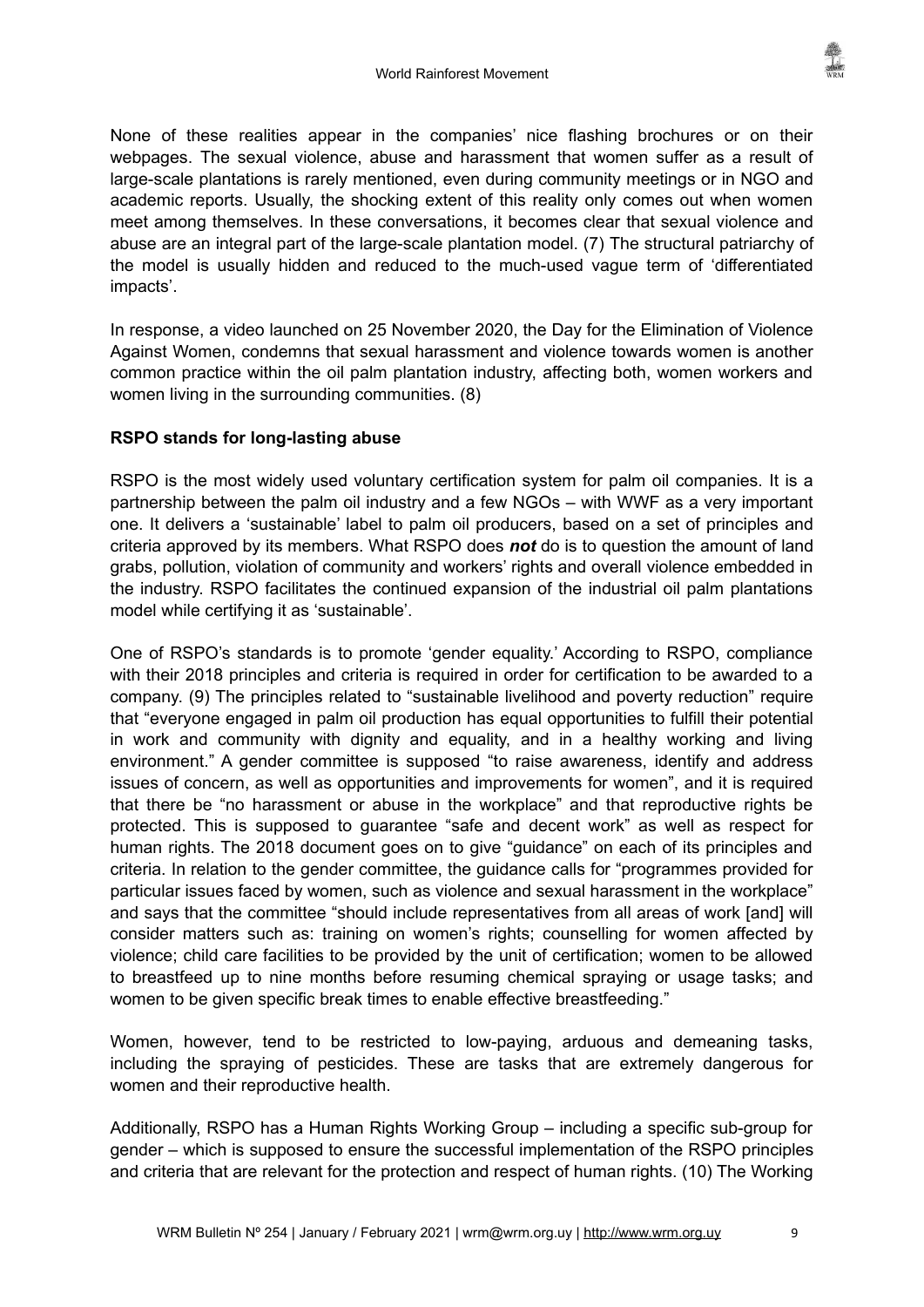Group consists of the multinational companies Sime Darby, Agropalma Group, Wilmar, Bunge, Unilever, Kellogg's, and the Dutch bank ABN-AMRO, together with the NGO Solidaridad, and is co-chaired by representatives from Cargill and Oxfam Novib. Considering that corporations dominate the Working Group by a margin of four to one, perhaps it is not surprising that despite the nice words and seemingly stringent policies, women continue to face abuse, harassment and violence on oil palm plantations, whether these plantations are RSPO certified or not.

It is crucial to ask, how can a Human Rights Working Group of a certification scheme that claims to guaranty 'ethical production' of palm oil does not even bother to officially include any voice from local groups or affected communities in their structural organization? And even more importantly, shouldn't such Working Group exclude any participation of the companies being certified? The answer to these questions lies on the fact that RSPO was created by the companies themselves to allow this industry to continue and expand and therefore, benefits, above all, the companies that it certifies.

A declaration from a 2019 meeting of the Informal Alliance Against Oil Palm Plantations in West and Central Africa states, "Women and girls in these plantation areas experience the deepest injustices and inequalities. Their dignity is violated and they suffer daily human exploitation. From obligations to meet quotas for the collection of palm fruits to sexual favours demanded by company security guards who accuse them of taking fallen palm fruits from the plantations, they suffer the most severe humiliations, often in silence." (11)

Moreover, an article published by two Associated Press (AP) journalists in 2020 which documents sexual abuse, harassment and rape of women and girls on oil palm plantations in Malaysia and Indonesia underscores that this violence crosscuts across regions. The journalists note that "of the nearly 100 grievances lodged [with the RSPO] in Indonesia and Malaysia in the last decade, …women are almost never mentioned." (12) Yet, they reveal how perpetrators of rape and harassment on plantations sourcing palm oil to the supply chains of some of the biggest names in the US\$530 billion beauty business are going unpunished. These "labor abuses regularly occur industrywide", they write, including on plantations bearing the RSPO's green stamp.

RSPO is thus helping oil palm plantation companies not only to greenwash their destructive operations but also, as the feminist movements call it, to "violet wash" their operations. Activist writer Larry Lohmann describes how corporate 'gender policy' documents never even raise the question of why physical and sexual violence against women is such a systemic aspect of this industry. Instead, such documents are being used by plantation companies and their associated certification schemes to contain and weaken feminist movements and women-led struggles, merely giving a different coloration to an underlying patriarchy.

The women's voices whose land has been taken over by industrial oil palm plantations confirm once and again that, contrary to the corporate propaganda with their gender-specific policies that claim to benefit and improve women's lives across the industry, quite the opposite is true, – the palm oil industry brings violence, despair and abuse.

Whose voices will you hear now?

<sup>(1)</sup> Olam Living Landscapes Policy, April 2018,

[https://www.olamgroup.com/content/dam/olamgroup/sustainability/policies-codes-and-standards/living](https://www.olamgroup.com/content/dam/olamgroup/sustainability/policies-codes-and-standards/living-landscapes-policy/living-landscapes-policy-pdfs/Olam-Living-Landscapes-Policy_English.pdf)[landscapes-policy/living-landscapes-policy-pdfs/Olam-Living-Landscapes-Policy\\_English.pdf](https://www.olamgroup.com/content/dam/olamgroup/sustainability/policies-codes-and-standards/living-landscapes-policy/living-landscapes-policy-pdfs/Olam-Living-Landscapes-Policy_English.pdf)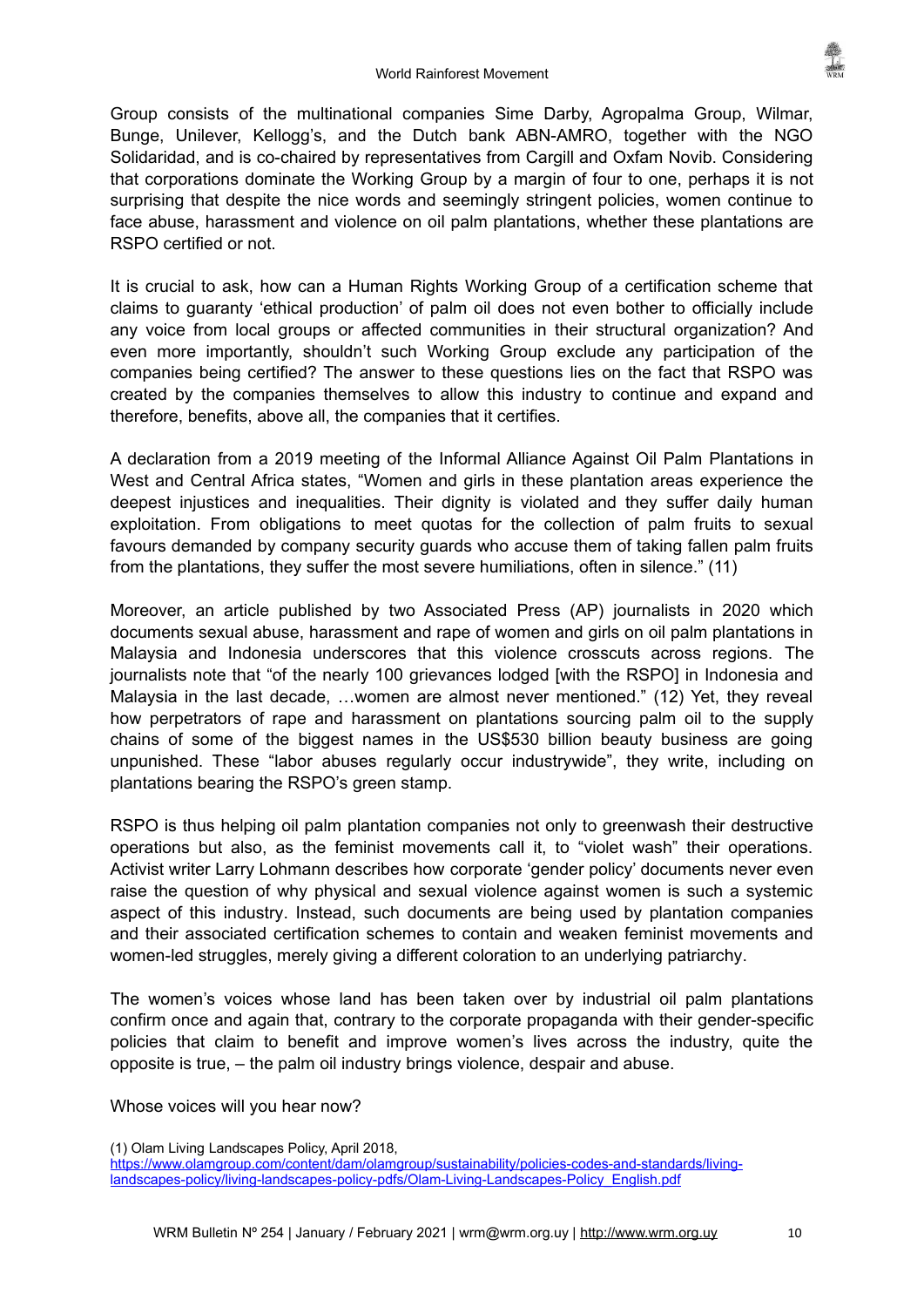

(2) SOCFIN Group, Socfin's response to Fian's "Draft report extracts made available to Socfin before publication – Provisional title: Land Conflict in Malen –Analysis and lessons learned from a human perspective," [https://www.business-humanrights.org/sites/default/files/documents/2019-01-09-Socfin-response-to-](https://www.business-humanrights.org/sites/default/files/documents/2019-01-09-Socfin-response-to-Fian_Final.pdf)[Fian\\_Final.pdf](https://www.business-humanrights.org/sites/default/files/documents/2019-01-09-Socfin-response-to-Fian_Final.pdf), p. 5.

(3) WRM Bulletin 253, Sexual Exploitation and Violence against Women at the Root of the Industrial Plantation Model, 2020, [https://wrm.org.uy/articles-from-the-wrm-bulletin/section1/sexual-exploitation-and-violence-against](https://wrm.org.uy/articles-from-the-wrm-bulletin/section1/sexual-exploitation-and-violence-against-women-at-the-root-of-the-industrial-plantation-model/)[women-at-the-root-of-the-industrial-plantation-model/](https://wrm.org.uy/articles-from-the-wrm-bulletin/section1/sexual-exploitation-and-violence-against-women-at-the-root-of-the-industrial-plantation-model/)

(4) Breaking the silence: Industrial oil palm and rubber plantations bring harassment, sexual violence and abuse against women, [https://wrm.org.uy/actions-and-campaigns/breaking-the-silence-industrial-oil-palm-and-rubber](https://wrm.org.uy/actions-and-campaigns/breaking-the-silence-industrial-oil-palm-and-rubber-plantations-bring-harassment-sexual-violence-and-abuse-against-women/)[plantations-bring-harassment-sexual-violence-and-abuse-against-women/](https://wrm.org.uy/actions-and-campaigns/breaking-the-silence-industrial-oil-palm-and-rubber-plantations-bring-harassment-sexual-violence-and-abuse-against-women/)

(5) Promise, Divide, Intimidate, Coerce. 12 tactics palm oil companies use to grab community land, p. 40, Tactic 7: Exclude and marginalise women; the violence against women that companies never talk about, [https://www.grain.org/system/articles/pdfs/000/006/171/original/PDIC\\_EN\\_contents\\_final\\_pages\\_v5.pdf?](https://www.grain.org/system/articles/pdfs/000/006/171/original/PDIC_EN_contents_final_pages_v5.pdf?1552569214) [1552569214](https://www.grain.org/system/articles/pdfs/000/006/171/original/PDIC_EN_contents_final_pages_v5.pdf?1552569214)

(6) WRM Bulletin 236, Covered under the shade of oil palm companies in Cameroon: A recount of the abuses that women suffer, [https://wrm.org.uy/articles-from-the-wrm-bulletin/section1/covered-under-the-shade-of-oil-palm](https://wrm.org.uy/articles-from-the-wrm-bulletin/section1/covered-under-the-shade-of-oil-palm-companies-in-cameroon-a-recount-of-the-abuses-that-women-suffer/)[companies-in-cameroon-a-recount-of-the-abuses-that-women-suffer/](https://wrm.org.uy/articles-from-the-wrm-bulletin/section1/covered-under-the-shade-of-oil-palm-companies-in-cameroon-a-recount-of-the-abuses-that-women-suffer/)

(7) Idem (5)

(8) Video: Violence and sexual abuse against women in oil palm plantations MUST END,

<https://wrm.org.uy/videos/video-violence-and-sexual-abuse-against-women-in-oil-palm-plantations-must-end/> (9) RSPO, Principles and Criteria, 2018, [https://www.rspo.org/library/lib\\_files/preview/1079](https://www.rspo.org/library/lib_files/preview/1079)

(10) RSPO, Human rights and social standards,<https://www.rspo.org/human-rights-and-social-standards>

(11) Meeting report, Informal Alliance Against Oil Palm Plantations in West and Central Africa, Cote d'Ivore, 2019 *(12) Mason M. and McDowell R, Rape, Abuses in palm oil fields linked to top beauty brands, Associated Press,* 

*November 2021, [https://apnews.com/article/palm-oil-abuse-investigation-cosmetics-](https://apnews.com/article/palm-oil-abuse-investigation-cosmetics-2a209d60c42bf0e8fcc6f8ea6daa11c7)[2a209d60c42bf0e8fcc6f8ea6daa11c7](https://apnews.com/article/palm-oil-abuse-investigation-cosmetics-2a209d60c42bf0e8fcc6f8ea6daa11c7)*

# <span id="page-10-0"></span>**Ecuador: The certification of industrial shrimp aquaculture intensifies rights violations and the destruction of mangroves**



Community Territory. Our Mangrove, Our life! Ref: C-Condem

Shrimp grown in captivity is considered to be a strategic product in the government of Ecuador's national productivity plan. This industry was an illegal activity until 2008, when the government began a regularization process and basically handed over thousands of hectares of mangroves to shrimp entrepreneurs. This boost made it possible for industrial shrimp to be Ecuador's second largest export in 2019, after oil.

The installation of large shrimp farms has been proven to cause profound destruction to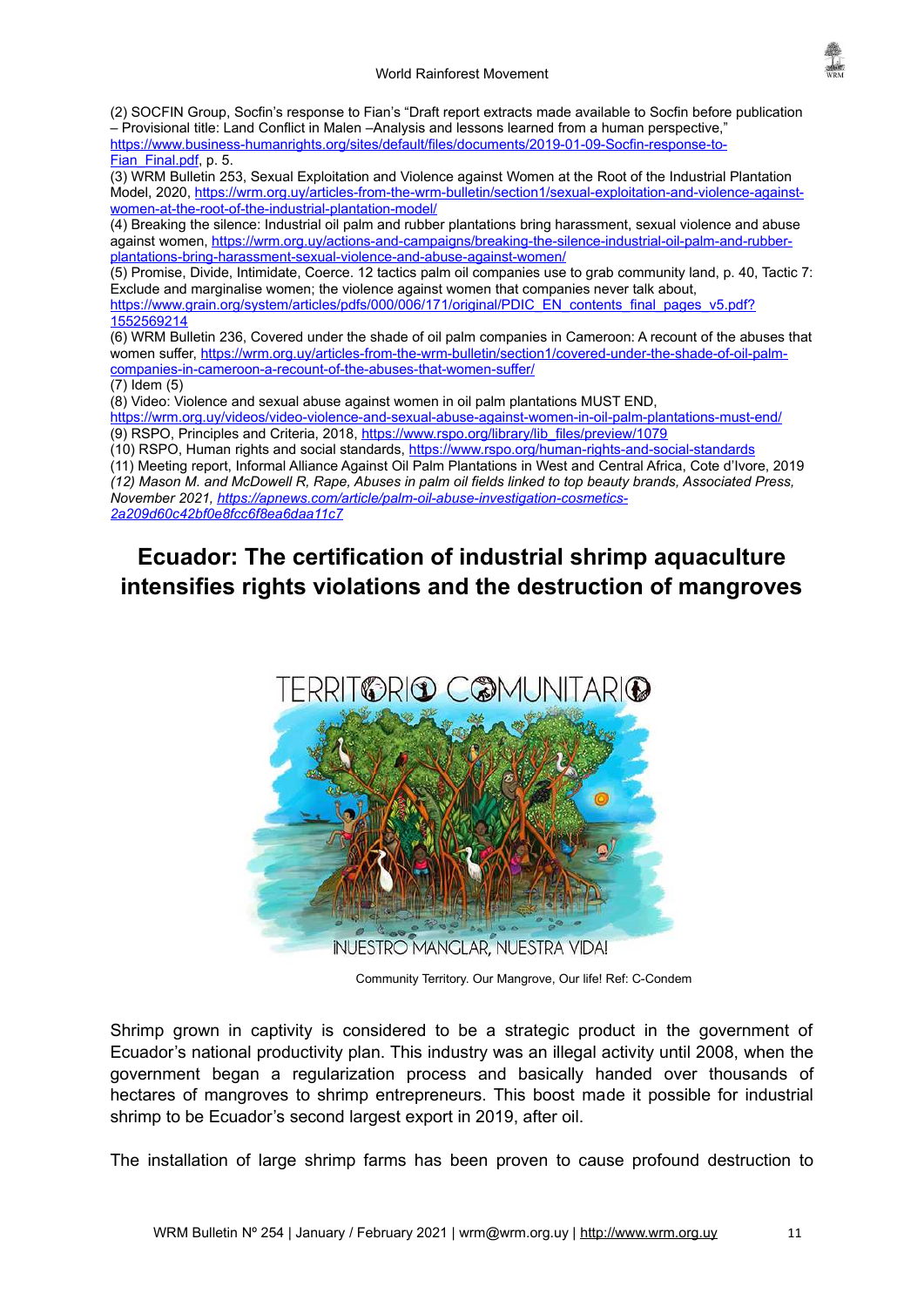

mangrove forests, and to violate the rights of fishing and gathering communities in the mangrove estuaries. This includes violent displacement of these communities.

The National Coordinator for the Defense of the Mangrove Ecosystem (C-CONDEM, by its Spanish acronym), prepared a report in 2007 entitled *Certifying Destruction*, which denounces a series of violations upon which industrial shrimp aquaculture is based (1). The report details the destruction of mangroves due to the installation of shrimp ponds or farms between 1969 and 1999. By 2018, there were 1,481 shrimp companies, spread out over 230,000-260,000 hectares. The destruction continues to this day, and the dumping of polluted water has not stopped, according to testimonies from fishermen and gatherers of the mangrove estuaries obtained in the Gulf of Guayas in 2019 and in Esmeraldas and Manabí provinces in 2020.

Since 2000, this industry has sought new market niches through organic certification programs, such as the German certifier, Naturland—which develops standards for organic shrimp slated for the European market. Despite the fact that shrimp farm installation is proven to destroy mangroves and violate the rights of fishing and gathering communities, organic producers were approved in Ecuador in 2002. Today, the industry has access to at least nine certifications that supposedly guarantee environmentally and socially "responsible" production.

### **The regulation of the shrimp industry: a death sentence for mangrove forests**

Until 2008, the shrimp industry developed without permits for installation or operation; without any kind of leasing or ownership of the territories used; and without any kind of Aquaculture and Fisheries (MAGAP, by its Spanish acronym) control of water usage and waste discharge.



Comparative map showing mangroves, and shrimp farms in mangroves 1969/2017. Ministry of Agriculture, Livestock, C-CONDEM

Furthermore, there was public recognition that this industry was established by destroying large areas of mangroves.

In 2008, then-Ecuadorian president Rafael Correa issued Executive Decree 1391 to "regularize" industrial shrimp aquaculture, on the grounds of regulating the activity and generating income for the State. Aggressive investment policies, huge economic incentives, and the certification of supposedly "sustainable" production boosted shrimp exports.

Thus, with the stroke of a pen, legislation that historically should have protected mangrove forests and communities' rights was thrown out, and impunity was legalized. Regularization periods were extended by at least five years after the established time frame, and requirements were made more flexible, adapting to the demands of the sector.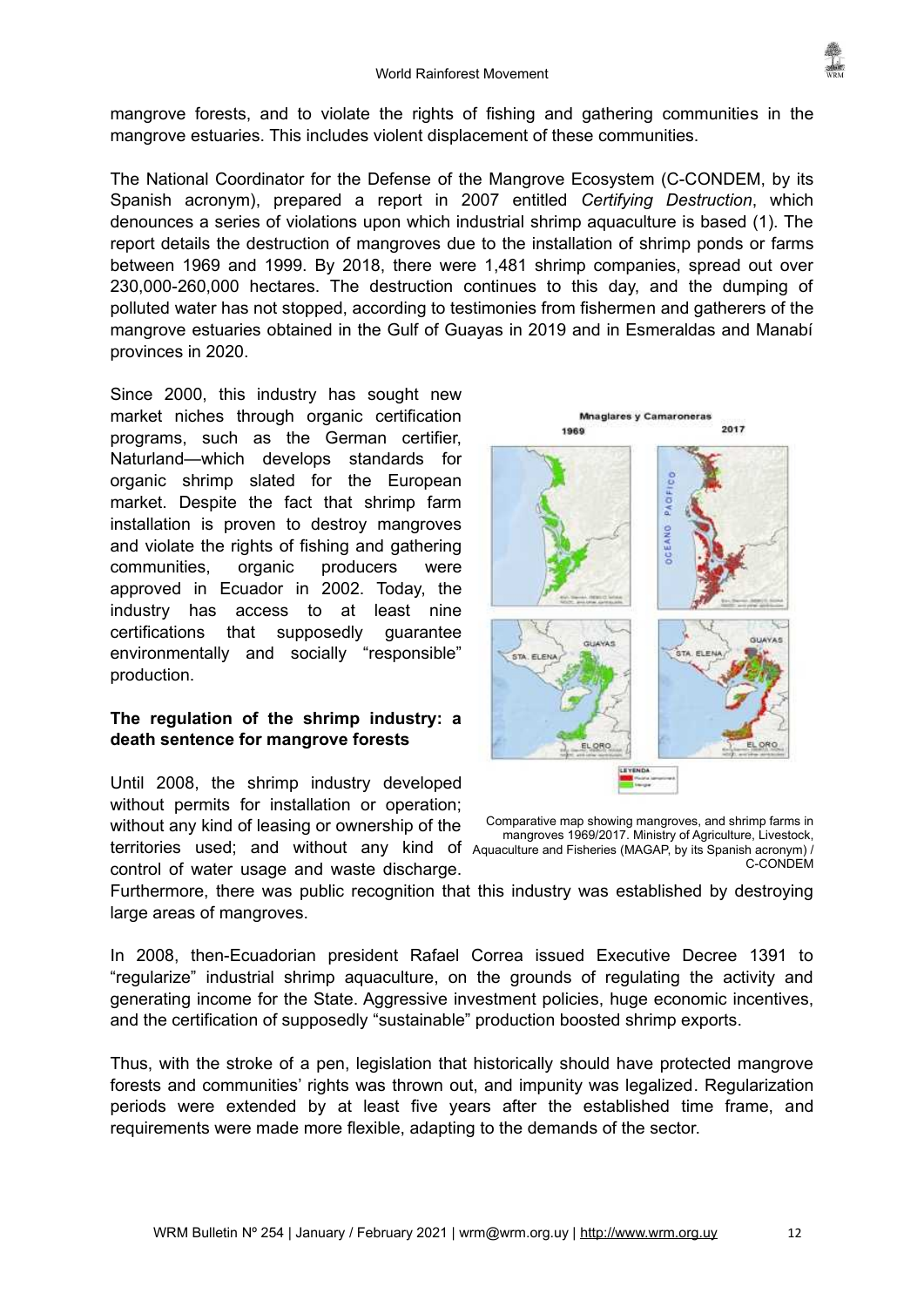Behind this regularization process, thousands of hectares of mangroves—which industrial shrimp farming companies had occupied illegally for several decades—were handed over to the same offending companies. This regularization also hides a long history of violations of communities in the mangroves. These violations continue to go unpunished and are even sanctioned, as the government promotes the image that this industry complies with environmental and social standards and contributes to the country's economy.

Even the reforestation requirement, included in the Decree for companies to access the regularization process, is not being complied with. The Decree states that when a company occupies 1-10 hectares, it must reforest 10% with mangroves; for 11-50 hectares, 20%; and for 51-250 hectares, 30%.

Community members testified that the companies looked for places outside of the area of their ponds to carry out the alleged reforestation of mangrove forests. Some companies even bought areas of mangroves that communities had already reforested in the context of different projects.

In 2017, Ecuador passed the Organic Code of the Environment, which ratifies that mangroves are State assets; thus they are a common good, beyond any kind of ownership or appropriation. However, the Code leaves open the possibility for the fisheries authority to grant 'concessions,' which is how this territory has historically been privatized.

In 2019, Federico Koeller, a mangrove forest defender and activist from the Cerro Verde foundation in the city of Guayaquil, stated that the clearing of mangroves and the expansion of shrimp ponds had not ceased in the Gulf of Guayas: "...in recent years we have denounced the clearing of several mangroves within the Gulf, but there is no response from the authorities (...) The authorities carry out inspections alongside organizations, but there has never been a report, much less a penalty." Fishing and gathering communities are driven away by an underhanded system of fear, which tries to incriminate them, or at least insinuate that they are suspected of robberies at shrimp farms.

Shrimp ponds in the Gulf of Guayas have armed guards, hired through security companies. In 2012, permits were issued for the shrimp aquaculture sector to carry firearms, "as part of the security plan to prevent robberies and attacks," officials said. In this context, gatherers and fishermen face a more violent situation. In 2019, speaking of the shrimp companies, community members in the gulf said: "Now they think they own the mangroves; they show us papers which they say are property titles. And they have the support of the government, which gives them access to the military and the navy, so that they can carry out their controls..."

It is necessary to understand the violent conditions that exist in these areas: There is a context of systematic dispossession of fishing and gathering communities' territories, and therefore a loss of income and food sustenance for them. People living near the ponds even ponds that are certified—experience the same conditions of impoverishment as they did a decade ago. For example, in the district of Guayaquil in Guayas province, where the industry's largest production is located, poverty levels for Unmet Basic Needs are at 47%.

And yet shrimp companies receive credits and subsidies from the national public bank and from international banks—such as the International Finance Corporation (IFC), the World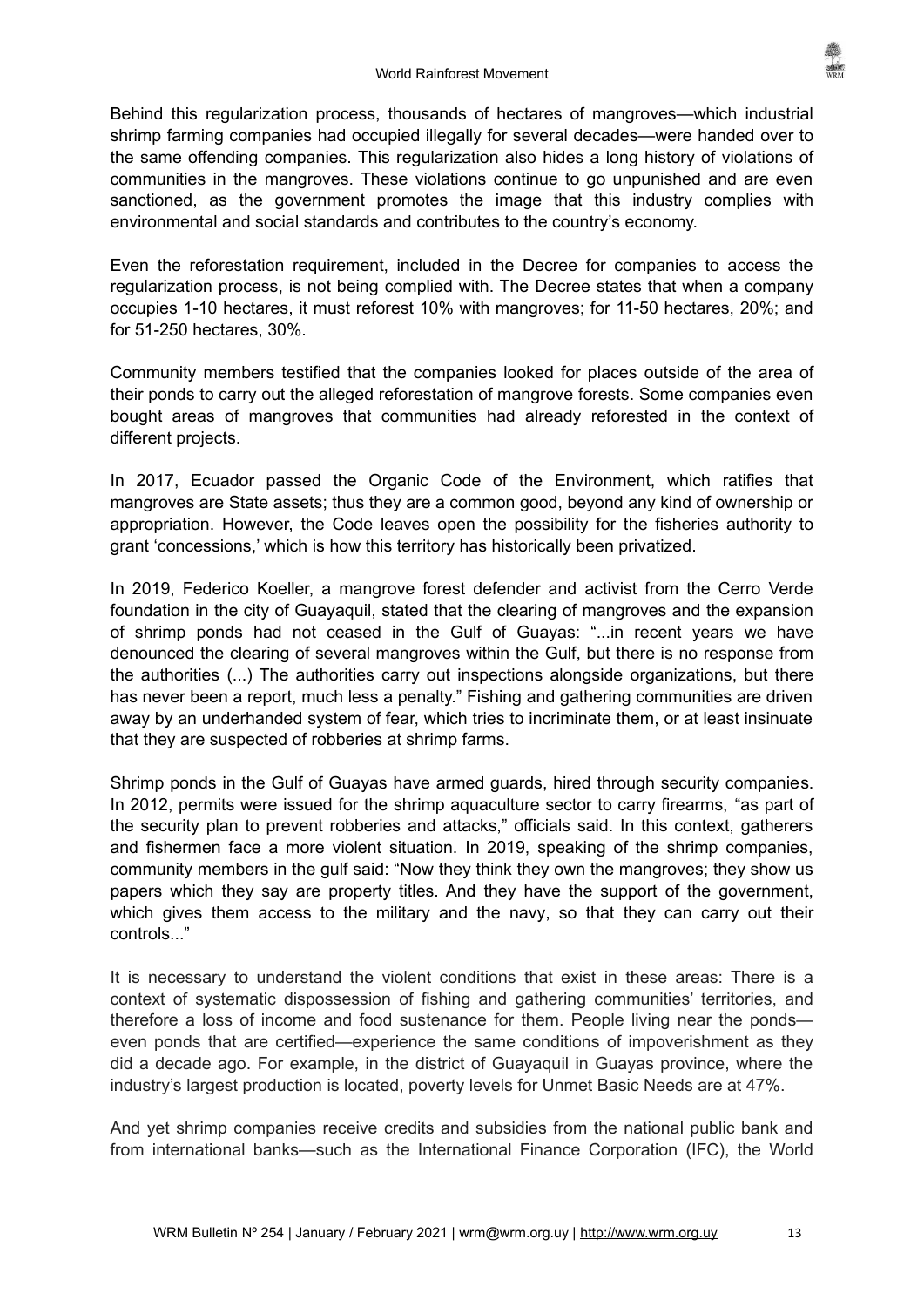

Bank's private sector arm—to drive their destructive activities. The industry also benefits from special sector insurance, state-subsidized electrification programs and tax exemptions.

On top of this, we must add the constant promotion to open their markets. Since 2014, Ecuador and the European Union have been negotiating a trade agreement that benefits this industry by giving it better access to European markets. And in 2016, Ecuador signed the Multiparty Trade Agreement with the European Union, which, among other things, ratified tariff preferences for the exportation of shrimp produced in ponds.

Job creation is the main argument used to bestow huge benefits on this industry. Industrial shrimp ponds currently cover 250,000 hectares. Comparing this figure with total job creation in the sector, the proportion would work out to be one job per hectare occupied—which is much lower than what a hectare of mangroves represents for families in the estuaries. A worker in the Gulf of Guayas said in 2019: "There are three of us working at this shrimp farm —the pump operator, the manager and the guard. Each of our average salaries is US \$400, but it is a 24-hour job. We do not have a contract, and we could be fired at any time."

Women are generally hired at the packaging companies to clean and remove the heads of the shrimp. The following testimony from 2019 is from fisherwomen and gatherers from the Puerto Bolívar area, El Oro Province: "A woman can make up to twelve dollars in about four hours, if she manages to peel 100-120 pounds of shrimp, since they pay \$0.10 per pound. The job is every *aguaje*; that is, every eight days you can get half a day of work, depending on whether there is a harvest and whether there is enough work, because there are many women who offer their labor."

#### **Concealment through certification: the Omarsa company**

Since 2000, shrimp certifiers have been in a consolidation process. Currently, at least nine industrial shrimp aquaculture certifiers have been identified in Ecuador (2).

From 2008-2018, one of the largest companies in the sector, Omarsa, took advantage of the government-sponsored regularization. This "regularization" has given it access to certification, among other things. Omarsa has managed to obtain eight certifications.

Located in the province of Guayas and owned by the Banoni family, Omarsa today has 3,735 hectares of ponds, and it controls the chain of production, processing and national and international marketing of its product.

On its website, the company says it has reforested 98 hectares of mangrove forest, which is 3.3% of the total area its ponds occupy—instead of the 30% required by the Decree. With 3,375 hectares, Omarsa should have recovered at least 1,000 hectares of mangroves.

Meanwhile, Omarsa claims that it has created 6,391 jobs throughout the whole chain of production; that is, from farming to export. It seems like a large number, but if this figure is related to the number of hectares of mangroves occupied by the company, it is determined that the generation of jobs is only of 1.71 for each hectare occupied.

In regards to its "environmentally sustainable" production, the company says that it does not use chemicals to cultivate and raise the crustacean. But it does not report on other data, such as: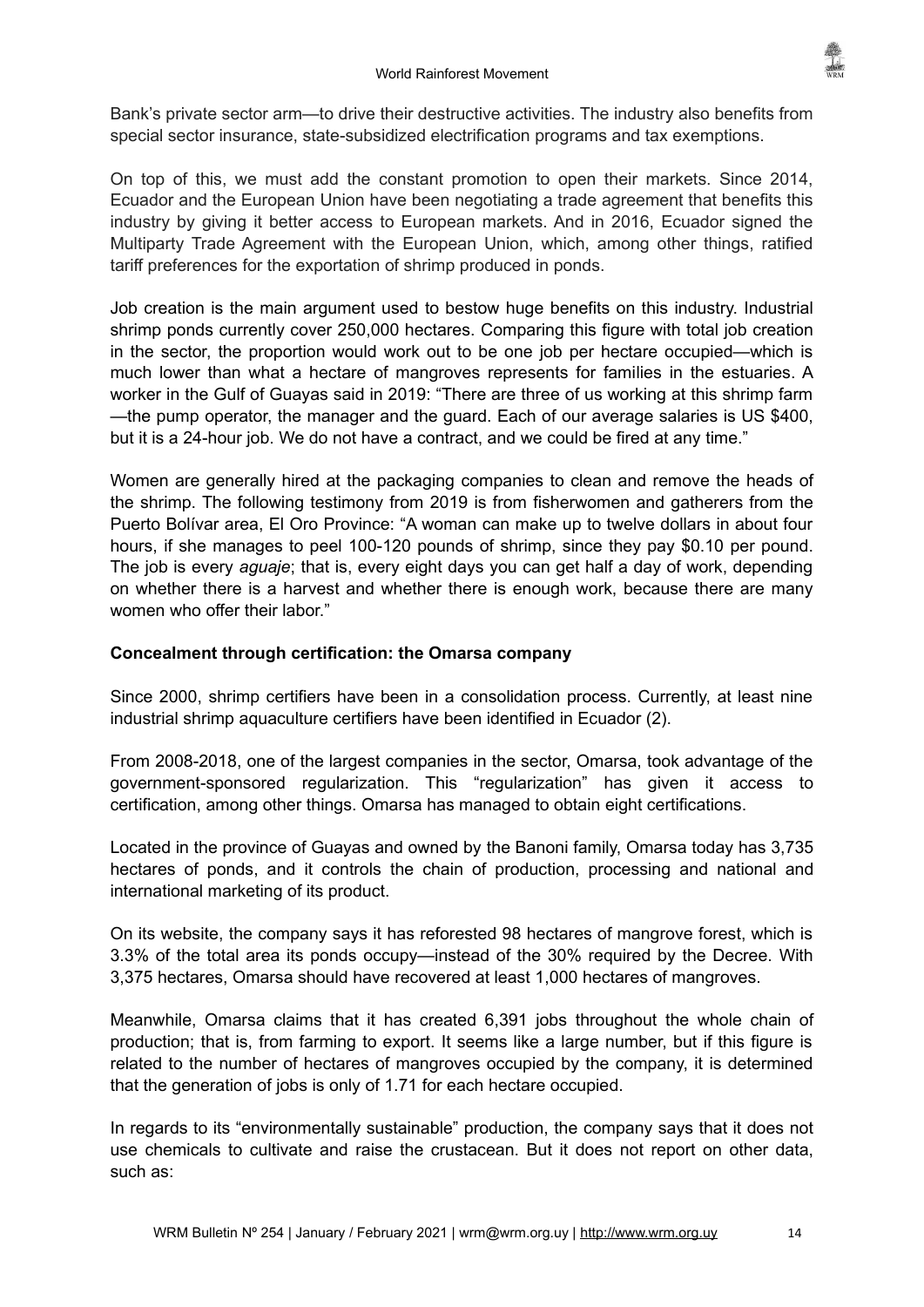

- Water management: It is unknown whether water is treated or analyzed for quality before it is returned from the ponds back to the estuaries.

- The reforestation of 98 hectares: There is no indication of integrated management with a focus on restoring the mangrove system, which would imply the reproduction of biodiversity, the quality of hydrodynamics, and the decontamination of the substrate, among other things. - Feeding based on fishmeal: Pelagic fish, which are valuable food for fishing and gathering communities, end up being turned into tons of fishmeal for the shrimp industry.

As for social responsibility, the company points to three projects, which, based on what can be inferred from its website, are financed through external contributions (donations): *Water for the community*: a tank to extract groundwater from a well in the community of El Zapote, benefiting 100 inhabitants. They also take water to the community of Cerrito de los Moreños, located in the Gulf of Guayas, benefiting 600 inhabitants; *Sewing workshop*: located in a neighborhood near its processing plant in Guayas province. The goal of this project is to train 25 women; and *Housing reconstruction*: aims to rebuild the homes of a total of 25 workers, who are considered to be in an especially vulnerable socio-economic situation.

Guaranteeing access to water and housing is a duty that the state should fulfill for the wellbeing of its inhabitants. With the state not fulfilling this obligation, companies take advantage of this precarious situation, seeking to improve their image and draw attention away from the real impacts caused by their industrial activity.

Twelve community members interviewed in the Gulf of Guayas in late 2019 said they were unaware of the company's social and environmental responsibility projects. It was impossible to locate a single community member who had participated in mangrove reforestation within the company's concession area. Two residents of the Cerrito de los Moreños community confirmed that the company "gives them water when they send water to the ponds." No one interviewed knows how the certification process occurred, much less about the certifying companies and their standards. This reveals the absolute lack of participation of affected communities in this process.

This is the framework in which the Omarsa company has obtained eight certifications; one of these is from the Aquaculture Stewardship Council (ASC), started by the NGO, WWF, which has also promoted the so-called Aquaculture Dialogues since 2004.

In light of the contrast between the certification standards and the reality of life surrounding shrimp ponds in Ecuador—characterized by ongoing violations of human rights and nature, hidden behind an apparent "legality"—it becomes necessary to reveal the concealment that these certification companies provide to this predatory industry. Certified companies hide behind the discourse of "sustainability," without considering that it is impossible for industrial monoculture to contribute to the integral recovery of a biodiverse mangrove system that has been destroyed by more than 70%.

For more information, see the C-CONDEM report, "Cómo la certificación ambiental y social encumbre la violación de derechos humanos y de la naturaleza en Ecuador" (How environmental and social certification hides violations of human rights and nature in Ecuador), August 2020: [https://wrm.org.uy/wp-content/uploads/2021/03/C-Condem-Ecuador-](https://wrm.org.uy/wp-content/uploads/2021/03/C-Condem-Ecuador-Certificacion-Acuacultura.pdf)[Certificacion-Acuacultura.pdf](https://wrm.org.uy/wp-content/uploads/2021/03/C-Condem-Ecuador-Certificacion-Acuacultura.pdf)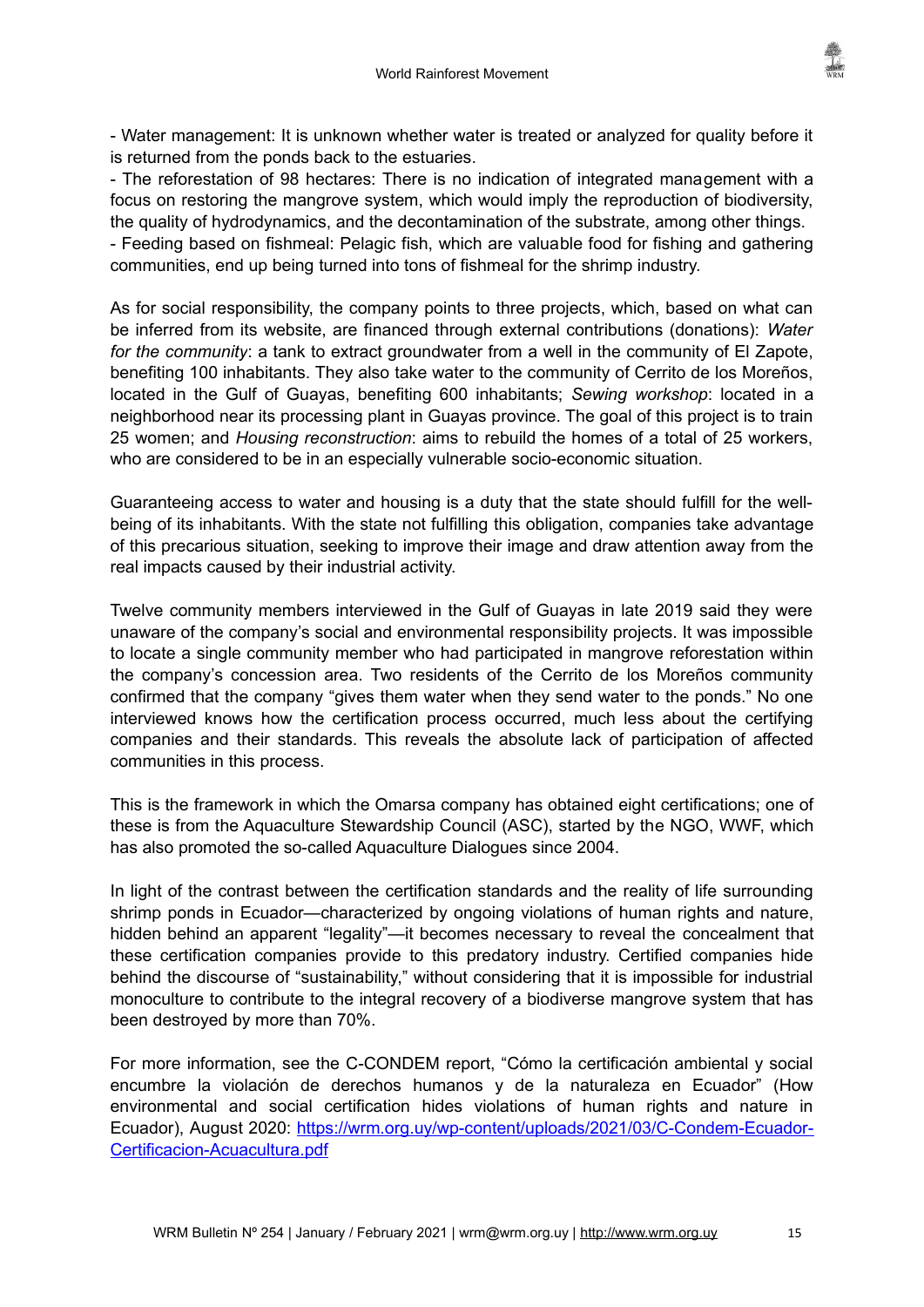

#### *Marianeli Torres Benavides, National Coordinator for the Defense of the Mangrove Ecosystem (C-CONDEM), Ecuador*

(1) Certificando la Destrucción, C-Condem, 2017: [https://wrm.org.uy/wp-content/uploads/2021/03/certificando-la](https://wrm.org.uy/wp-content/uploads/2021/03/certificando-la-destrucci%C3%B3n-comprimido.pdf)[destrucci%C3%B3n-comprimido.pdf](https://wrm.org.uy/wp-content/uploads/2021/03/certificando-la-destrucci%C3%B3n-comprimido.pdf)

(2) The certification companies in Ecuador are: ASC - Aquaculture Stewardship Council; MSC – Marine Stewardship Council; BEST Aquaculture Practices; BRC Global Standard; Control Union Certifications - European Union Organic Production Certification; SQF - Safe Quality Food; Naturland; Global Gap; BCK Kosher Certification.

# <span id="page-15-0"></span>**The Indigenous Kinggo's Struggle to Defend Papua's Customary Forest**



Ph: Yayasan Pusaka Bentala Rakya (Bentala Raya Heritage Foundation)

Access the article in Bahasa Indonesian here: [https://wrm.org.uy/wp-content/uploads/2021/03/Korindo-Papua\\_Bahasa.pdf](https://wrm.org.uy/wp-content/uploads/2021/03/Korindo-Papua_Bahasa.pdf)

Indonesia is the world's largest exporter of palm oil and Papua is the new frontier. Forests on the Papua Island have become the investment target of the moment, after forests in Sumatra, Kalimantan and Sulawesi have been already largely converted into industrial oil palm plantations. Various big projects have targeted the forests in Papua. (1)

Petrus Kinggo, an elder and member of the Wambon Tekamerop tribe, from Kali Kao Hamlet, Jair Subdistrict, Boven Digul Regency, Papua Province, is the leader of the Kinggo indigenous group that owns the customary forest in Kali Kao Hamlet. They have lived in these forests for centuries.

In the 1990s, the community's customary forest in this area was turned into a logging concession, given to the company PT. Bade Makmur Orissa, a subsidiary of the Korean palm oil giant, the Korindo Group. Taking advantage of the Group's strong relationship with the National government, it obtained a logging permit in 1993 covering an area of 462,600 hectares. Korindo controls more land in Papua than any other conglomerate.

The company cleared indigenous people's customary forests without the consent of the communities and has profited from the wealth of timber forest products. The indigenous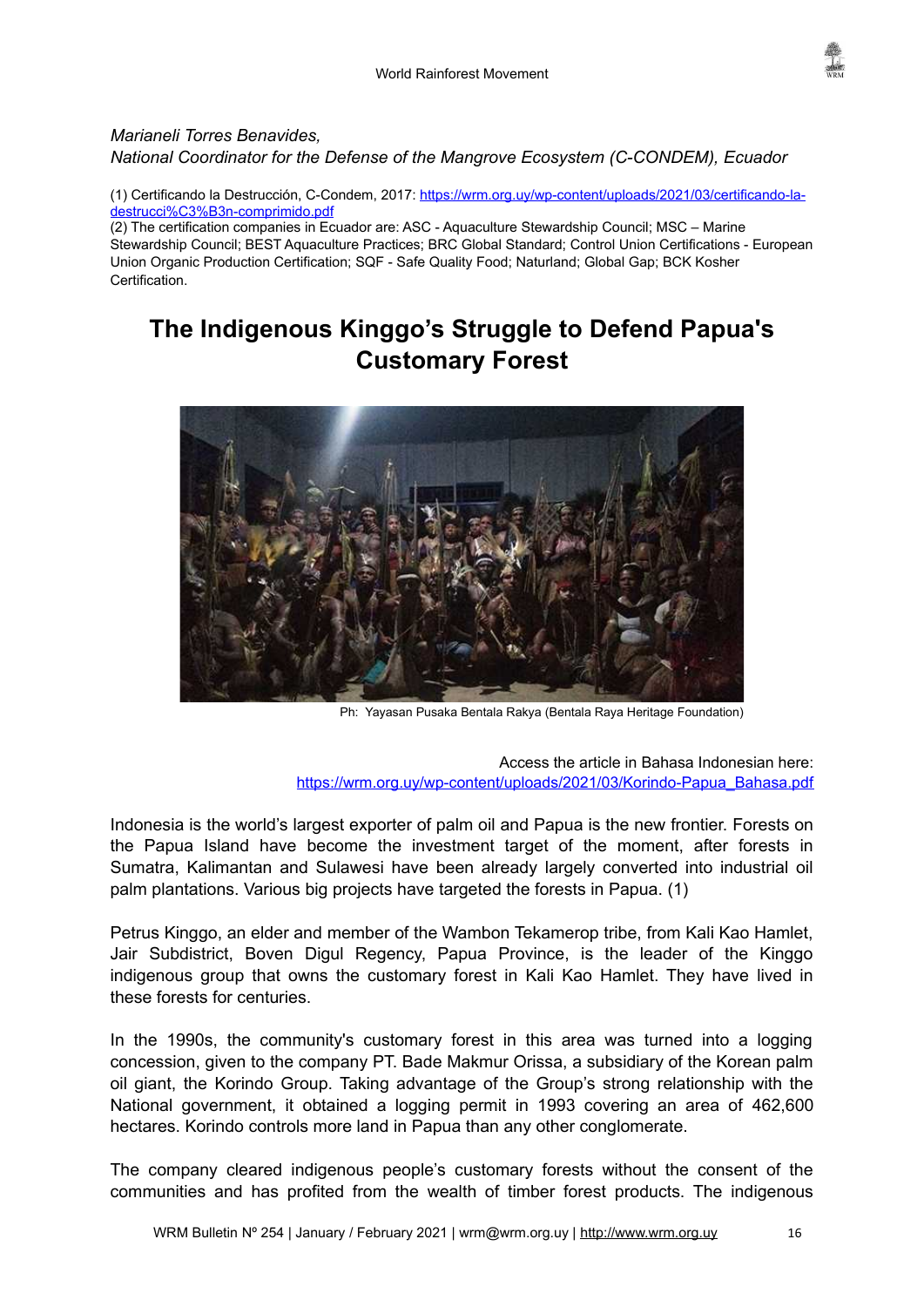people living in the area have suffered great losses, including their right to access and use their forests. Besides, they had and still have to confront the violence inflicted by the authorities. Consequently, indigenous people in the area reject and protest against the injustice and destruction of their customary forests.

The Korindo Group also owns another seven oil palm plantation companies in southern Papua, which operate in 148,651 hectares of forest areas in the Merauke and Boven Digoel Regencies. These are: PT. Tunas Sawa Erma POP A, PT. Tunas Sawa Erma POP B at Getentiri, PT. Berkat Cipta Abadi POP C, PT. Berkat Cipta Abadi POP D, PT. Dongin Prabhawa, PT. Papua Agro Lestari, PT. Tunas Sawa Erma POP E. This situation shows how corporations continue to reproduce inequality in regard to land tenure, at the expense of community rights and livelihoods and without any consent from communities.

One of the aforementioned companies owned by the Korindo Group, PT Tunas Sawa Erma POP E, obtained a permit for the development of 19,015 hectares of oil palm plantations in 2014. Part of this area is located in the Kali Kao customary forest territory.

Petrus Kinggo and several community leaders were persuaded to give up customary forest land. The Korindo company offered communities money (just 8 dollars per hectare) for what the Indonesian expression calls as "*uang luka*" ("wound money"), which means money to forget about the company's past 'mistakes' of cutting the best trees in the Kinggo customary forest area. This came with some sort of promise of welfare.

Petrus Kinggo and the residents of Kali Kao only later realized the negligence in providing support and signed the agreement documents. Little did he know that signing that document would give away the customary forest ownership rights and land use rights to the company forever. Besides, the customary law of the Kinggo community prohibits the transfer of customary land.

Petrus became suspicious when the company failed to keep its promises. He consulted with a legal expert who explained to him that the Kinggo community had lost their customary forest rights. Petrus and the community had to swallow the bitter pill. They felt betrayed and guilty at the same time as they unknowingly had violated their own customary rules.

*"Korindo promised to return the land after it was used, however, it turns out that Indonesian law dictates that I have lost my land rights forever. We cannot and will not accept fraud committed by the company," said Petrus Kinggo in 2018.*

#### **Protecting Indigenous Forests**

Betrayed and deeply hurt, Petrus Kinggo fought back against the Korindo Group for reclaiming the community's customary forest back. Petrus collected support from indigenous groups in the area, churches and civil society organizations. In order to reclaim their customary forest, Petrus mapped the customary area and held customary rituals to ban the company's activities. Petrus also went to the local government asking for recognition as a Kinggo indigenous group and urging the government to revoke the company's plantation permit, as those forests belong to the Kinggo community. Indonesian law can recognize indigenous groups and customary forests but it requires the local government's approval.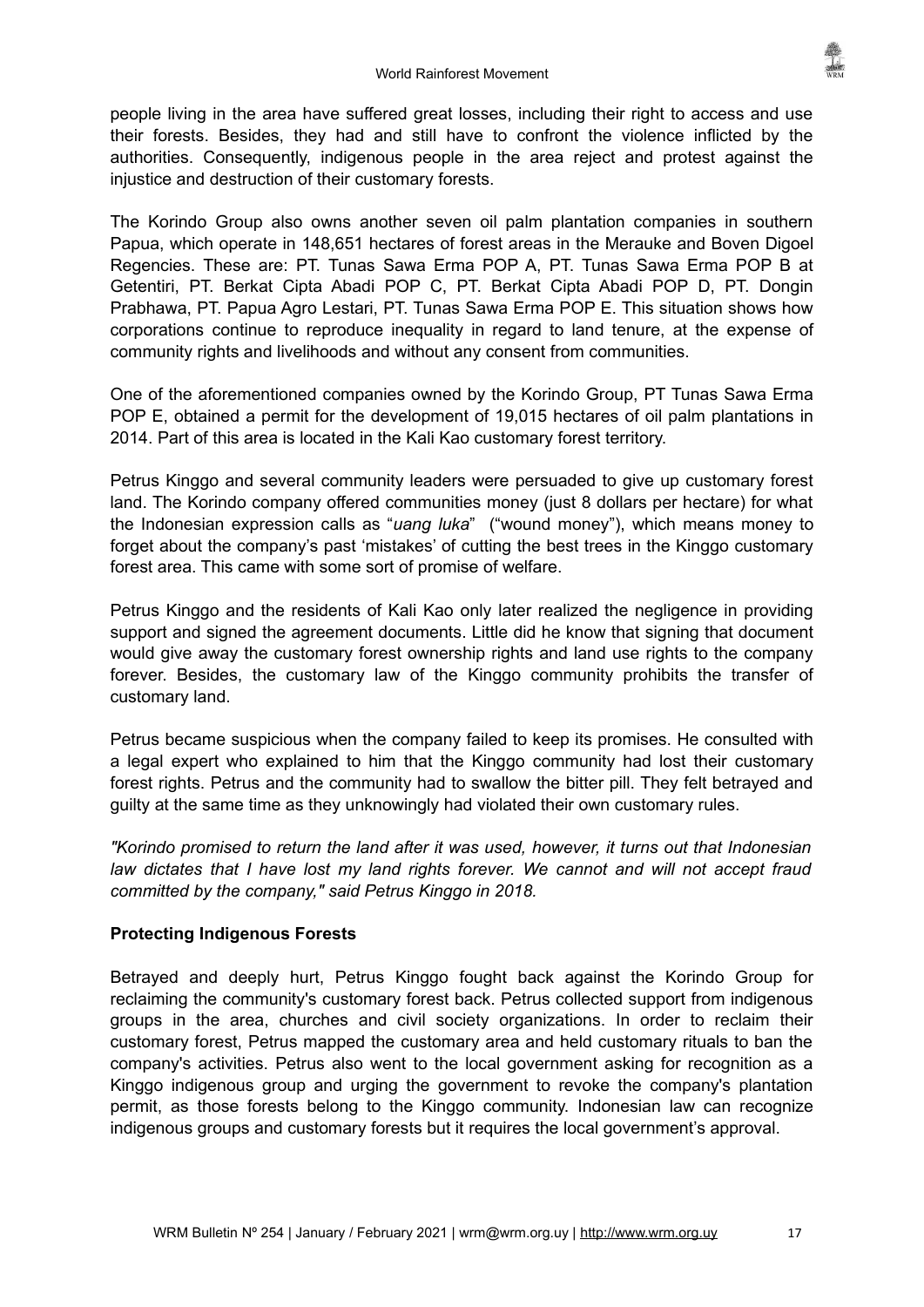Several political parties approached the Kinggo indigenous community offering various advantages and benefits if Petrus supported the company. The offers were by all means rejected. Petrus saw firsthand the impacts of clearing the forests, which also resulted in damages to the soil and water, loss of local food, and extinction of Papua's endemic animals. Furthermore, indigenous people can no longer be independent with plantations companies in their territory as their lives depend on the assistance from these companies. The company offers employment but only with unstable temporary contracts.

His position towards the customary forest and his actions inspired other indigenous groups to do the same. He succeeded in forming an indigenous group to fight together to protect customary forests. The efforts made have succeeded in holding back the rate of clearing customary forest in Boven Digoel, the same Regency where the Kinggo indigenous community is located.

Despite the risks to his life and his community, such as attacks from Korindo Group's representatives, company supporters and state security forces, Petrus persisted. He was subjected to continuous intimidation, with the dissemination of personal photos, accusations of using black magic, threats of imprisonment without real bases and physical assault. The attacks aimed at getting Petrus Kinggo and the community to stop their activities to defend the customary forest.

Although these attacks were reported to the local police, the legal reports that have been submitted were not fairly responded by them. The local government seemed biased and was also not doing the necessary to secure the safety of the Kinggo group. In response to this situation, the company has repeatedly denied its involvement despite of the plenty evidence that has been gathered confirming this.

Various civil society organizations have expressed their support to put an immediate end to the attacks on human rights defenders in Papua by the Korindo Group. The attacks against Petrus as an indigenous person and land defender are human rights violations. The state must fully protect him and the Kinggo indigenous community. The Korindo Group and its subsidiaries must respect and accept the people's decision to protect their customary forests.

#### **The FSC label and Korindo: certifying deforestation**

Many of the indigenous allegations against Korindo were investigated by the Forest Stewardship Council certification (FSC), which is supposed to guarantee that the wood products are sourced from ethical and sustainable companies. The FSC report into allegations against Korindo was never published, after legal threats from the company. An article from the media BBC however published some of the findings of such report.

The report, according to the BBC, showed "evidence beyond reasonable doubt" that Korindo's palm oil operation destroyed 30,000 hectares of high conservation forest in breach of FSC regulations; that Korindo was, "on the balance of probability ... supporting the violation of traditional and human rights for its own benefit"; and was "directly benefitting from the military presence to gain an unfair economic advantage" by "providing unfair compensation rates to communities". The report recommended unequivocally that Korindo be expelled from the body. But the recommendation was rejected by the FSC board. So the question is, what is the FSC certification really standing for?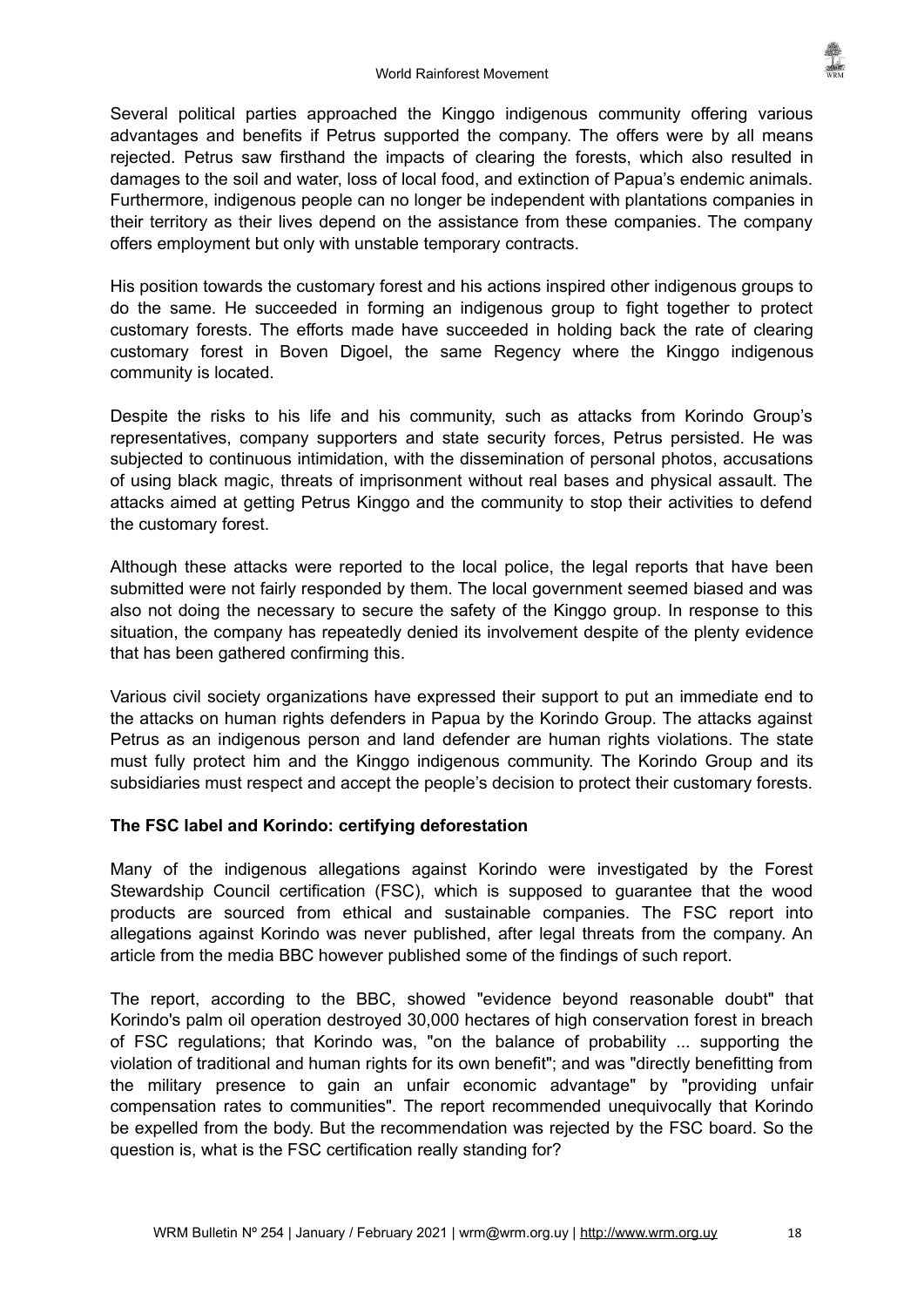

#### **Korindo Takes Intimidation Strategies to Germany's Courts**

The NGO Rainforest Rescue (*Rettet den Regenwald*) is currently being sued before the District Court of Hamburg, in Germany, by Kenertec, an Indonesian manufacturer of wind turbines. The claim is based on a letter the NGO sent in 2016, together with other organizations, to energy companies Siemens and Nordex, informing them that they have business relationships with the Korindo Group, which is accused of wholesale destruction of rainforests and violating the rights of indigenous peoples in Papua and North Moluccas. The court case is a clear attempt to silence and intimidate opposition; but the contrary has happened.

A letter of solidarity in response to the lawsuit, signed by over 100 organizations from around the world, emphasizes how "instead of prosecuting the perpetrators, courts are increasingly being used to harass environmentalists*.*" (2) The NGO has taken a strong position against the company's intimidation strategies, as it affirmed in a press release, "We will use the hearings to wake up the public and cast an even harsher light on the destruction of the rainforest."

It is evident that large-scale oil palm plantations only benefit large corporations and create an ecocide for human and nature life on Papua.

If these projects are not stopped immediately, there will inevitably be more destruction.

#### *Tigor Gemdita Hutapea & Franky Samperante Yayasan Pusaka Bentala Rakya (Bentala Raya Heritage Foundation)*

(1) In 2010, 1.2 million hectares of forests in Merauke, Papua, were converted into the Merauke Integrated Food and Energy Estate (MIFEE) project which ultimately failed and created various conflicts and social problems. The government has recently re-planned a 3.2 million hectare Food Estate project targeting forests in the Merauke, Boven Digoel, Mappi and Asmat areas. (2) Rainforest Rescue, We will not be intimidated or silenced! – a declaration of solidarity, January 2021, [https://www.rainforest-rescue.org/news/10037/we-will-not-be-intimidated-or-silenced-a](https://www.rainforest-rescue.org/news/10037/we-will-not-be-intimidated-or-silenced-a-declaration-of-solidarity)[declaration-of-solidarity](https://www.rainforest-rescue.org/news/10037/we-will-not-be-intimidated-or-silenced-a-declaration-of-solidarity)

(3) Rainforest Rescue, Hearings open in lawsuit against Rettet den Regenwald, January 2021: [https://](https://wrm.org.uy/wp-content/uploads/2021/03/Press-Release-Hearings-open-in-lawsuit-against-RdR.pdf) [wrm.org.uy/wp-content/uploads/2021/03/Press-Release-Hearings-open-in-lawsuit-against-RdR.pdf](https://wrm.org.uy/wp-content/uploads/2021/03/Press-Release-Hearings-open-in-lawsuit-against-RdR.pdf)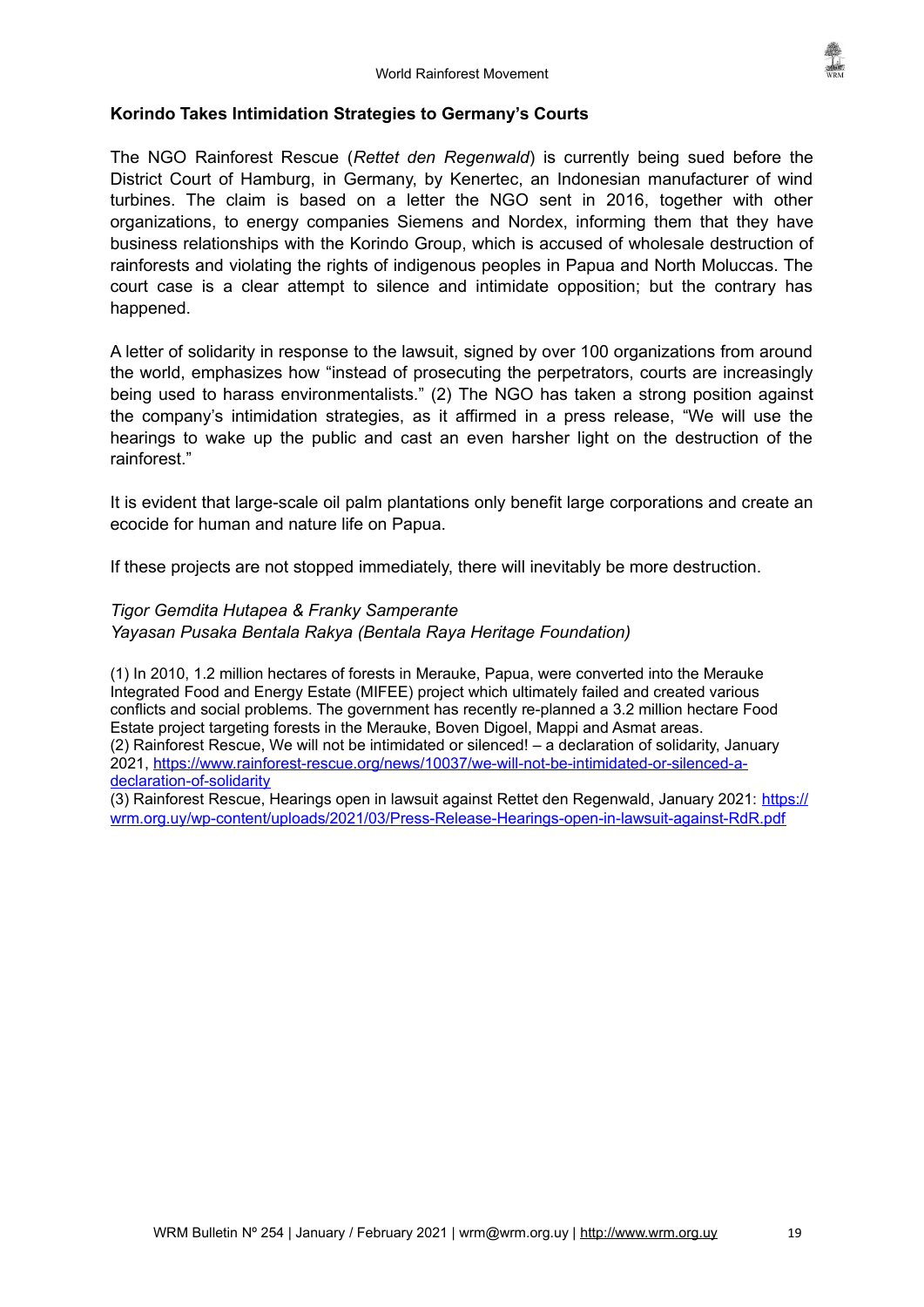

# <span id="page-19-0"></span>**Resistance Against Industrial Oil Palm Plantations in West and Central Africa**



Mundemba, Cameroon, 2016. Ph: Grain.

For many decades, communities in West and Central Africa have been facing industrial oil palm plantations encroaching onto their community land. With the false promise of bringing 'development' and jobs, corporations, backed up by the support of the governments, have been granted millions of hectares of land under concessions for industrial oil palm plantations.

The results of this expansion have been disastrous for communities living in and around these industrial plantations and, in particular, for women.

In response, grassroots organisations and community leaders from across the region have been organizing, mobilizing, raising their voices, and networking among each other to stop this destructive and violent occupation of their land. At the heart of these struggles is the community desire to get their lands back. Exchanges with community activists involved in similar struggles helps to break the isolation and make visible the extent of violence that communities often face when confronting a multinational company and government armed forces.

This article highlights four specific community struggles: communities in the Democratic Republic of Congo against PHC-Feronia (which recently changed owners to KKM), in Gabon against Olam Company, in Cameroon against Socapalm (which is owned by Socfin) and in Nigeria against Okomu Oil Palm Company (which is also owned by Socfin).

### **PHC-Feronia/KKM in the Democratic Republic of Congo**

### **Villagers arrested after peaceful protests must be released immediately and those responsible for yet another brutal death at Feronia-PHC's oil palm plantations must be held to account**.

A peaceful community protest on February 13 in the town of Lokutu, in the Democratic Republic of Congo, for the palm oil company PHC to respect their rights, was met with brutal violence by company security guards and police. At least 17 people have been arrested at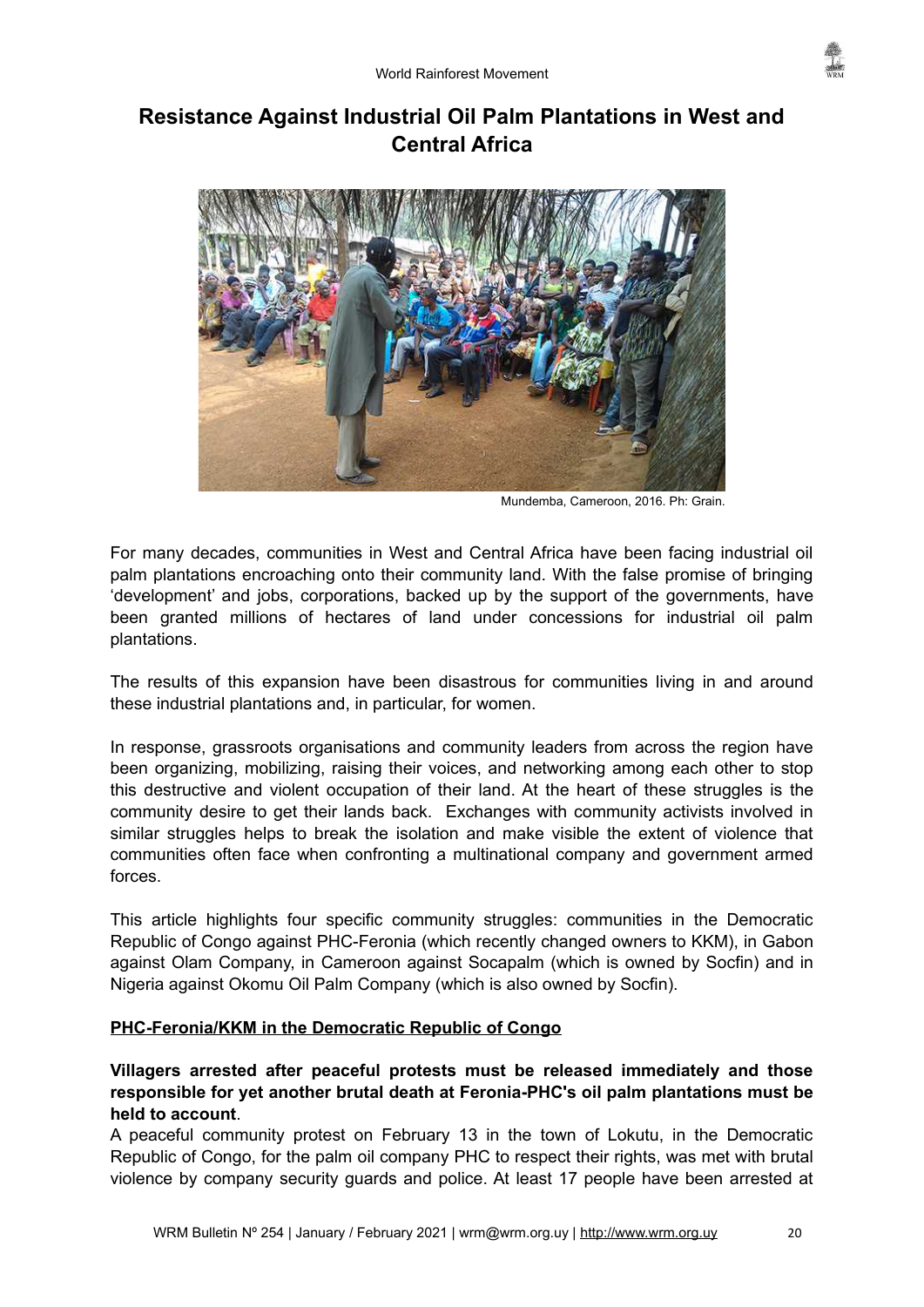different locations following the protests. Some have been brutally beaten and tortured by PHC security guards. (1) A young man, Blaise Mokwe, died on February 21 of the injuries he suffered when he was beaten and tortured a few days earlier by PHC security guards following a false accusation of theft of oil palm nuts. (2)

This latest escalation of conflicts happened while one of the new owners of the company, Kalaa Mpinga and a new company called Feronia KNM, have been bringing potential foreign investors to the plantations, in the middle of a global pandemic. Villagers from the community of Mwingi took part in the peaceful protest. The President of the Civil Society in Basoko, the district in which the community of Mwingi is located explains, "When the plane arrived, we took the banners there and the next day we presented them in town and then we tried to talk to them about the social clauses that the company had signed with the communities in Kisangani in the presence of the Governor. We wanted to tell them that nothing had been done so far." (1) PHC's oil palm plantations occupy a large portion of the community land in Mwingi.

At Mwando, also in the Lokutu area, communities are tired of waiting for the company to fulfil promises that have been made and broken too many times throughout the more than100 year of occupation of communities' ancestral land by PHC. A community mill to process oil palm fruits harvested from plantations abandoned by PHC has been set up by the community. "With access to these lands, we are able to resume our palm oil production, which was violently interrupted with colonisation", a member of the operation's management team said.

European development banks have propped up the colonial-era plantation company with more than US\$ 150 million since 2013. As a recent report points out, the investment in Feronia-PHC is certainly not the only disastrous investment in agriculture by European development banks - but the Feronia debacle must be the last. European development banks must respect communities' demands for restitution of their ancestral land. (2) They must also live up to the responsibility that comes with their investment and ensure the villagers arrested after demanding that the company respect their rights, be freed immediately and those responsible for the brutal death of Blaise Mokwe be held to account.

(1) RIAO-RDC (2021). Interview with Gilbert Lokombu Limela, President of the Civil Society of Basoko (Lokutu side). Available in EN and FR at [https://www.farmlandgrab.org/post/view/30128-interview-with](https://www.farmlandgrab.org/post/view/30128-interview-with-gilbert-lokombu-limela-president-of-the-civil-society-of-basoko-lokutu-side)[gilbert-lokombu-limela-president-of-the-civil-society-of-basoko-lokutu-side](https://www.farmlandgrab.org/post/view/30128-interview-with-gilbert-lokombu-limela-president-of-the-civil-society-of-basoko-lokutu-side)

(2) Objectiv Vert TV programme with interviews from community members in four of the villages affected by the recent company violence against the communities available at

<https://youtu.be/LAYmqzGVeu0Une> [<https://youtu.be/LAYmqzGVeu0Une](https://youtu.be/LAYmqzGVeu0Une)

(3) RIAO-RDC and others (2021). Development finance as agro-colonialism: European development bank funding of Feronia-PHC oil palm plantations in the Democratic Republic of Congo.

### **Olam in Gabon**

#### **Let's save the Pépéyo community! (Sauvons Pépéyo)**

In 2012, the Gabonese government gave a concession of 35,000 hectares to the Singaporebased company OLAM to set up its first industrial oil palm plantations in the province of Ngounie in Gabon, destroying more than 10,000 hectares of forests. The existence of the community of Pépéyo, and many others, was ignored and it was completely fenced in by the oil palm plantations. The Pépéyo community was also excluded from the so-called social contract that OLAM signed with communities, with the support of the Gabonese authorities.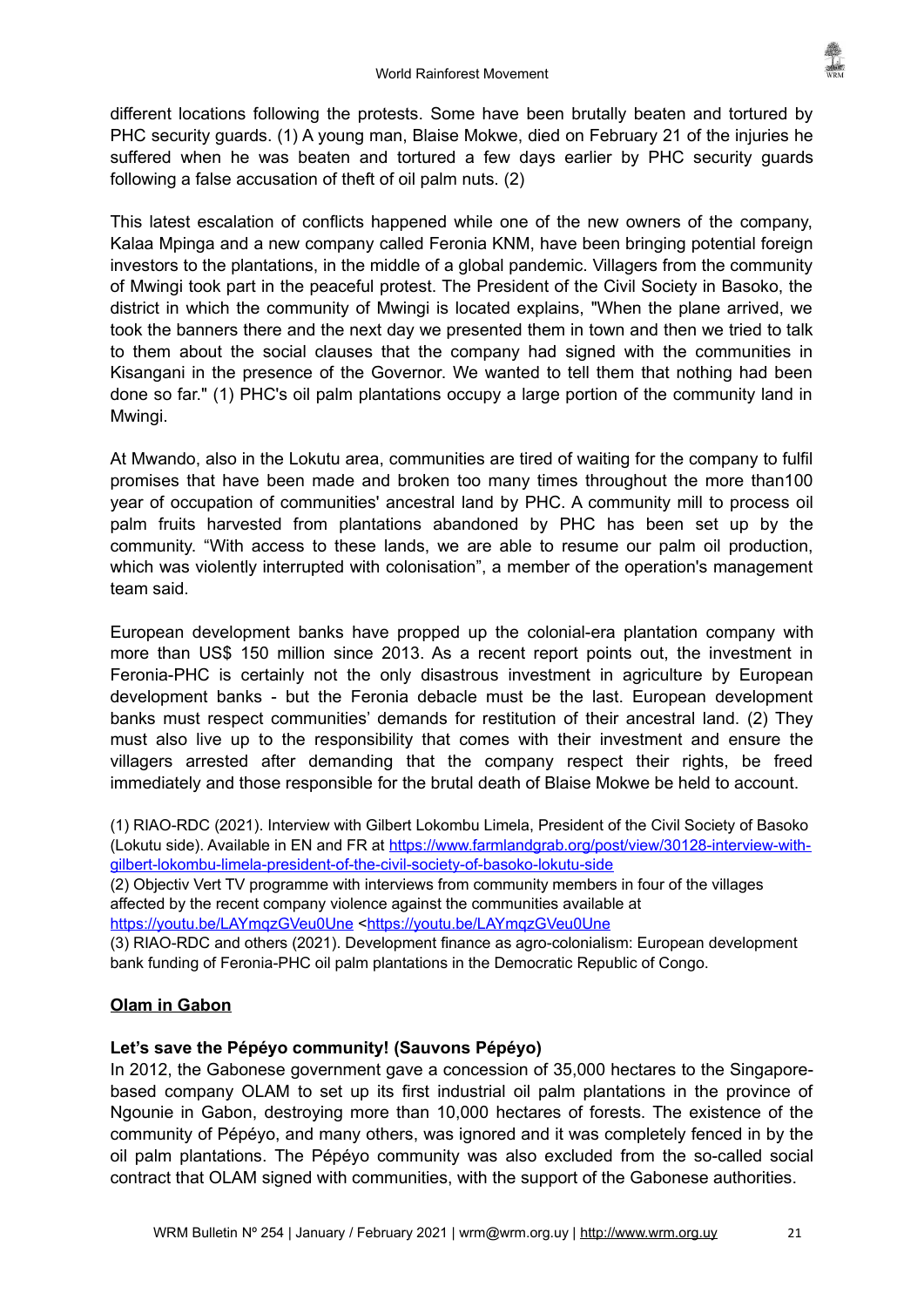The fact that Pépéyo did not exist for OLAM led to a situation where the community had to face even more impacts than other communities in the area. For example, the profanation and destruction of tombs, obstruction of roads, drying up of rivers used by the community and banning of agricultural activities. Pépéyo became invisible, non-existing and doomed to disappear in the middle of OLAM´s monoculture of oil palms. To access their community, inhabitants of Pépéyo are obliged to use an identity card issued by OLAM.

The concession documents may claim that Pépéyo does not exist. But Pépéyo exits. The community has resisted and its inhabitants are writing a new chapter in their resistance story. In October 2020, villagers from Pépéyo gathered in Mouila, the capital of the province, to discuss strategies of how to advance in the recovering of their lands and to prevent what OLAM would like to see happen: that the villagers give up and abandon their houses and lands. After a fruitful discussion, the villagers discussed a list of actions and demands to work on in the coming period, including to be recognized as a community by OLAM and the authorities; to get free access to their land; and, above all, to get at least a part of their lands back under their control.

Source: *Rapport de la Journée Internationale de lutte contre les monocultures d´arbres celebrée en differe le 30 octubre 2020 dans le departement de la Douya Onoye, Province de la Ngounie autour de la thematique « Sauvons Pepeyó » 2020.*

#### **Socapalm (Socfin) in Cameroon**

In Cameroon, the industrial oil palm plantations from Socapalm, a company owned by the multinational Socfin, have led to situations where women are not able to feed their families. Conditions are extreme. Children sometimes risk entering the company's plantation to collect oil palm nuts left on the ground. If they are caught, they risk being sent to jail. Women and girls are at risk of being raped, sexually abused and harassed. They have to walk long distances to find places to grow food or to collect water or firewood. The State police and company security guards frequently accuse villagers of stealing palm nuts from the plantations. They enter people's houses to search for palm fruit or traditionally processed oil. If they find even only one bottle of oil, people are sent to jail.

The traditional processing of palm nuts to make oil has always been an important source of income for the women who sell the oil and other by-products at the local markets. One main pillar of the women's resistance in Cameroon against the industrial plantations has been focused on reclaiming the traditional knowledge of processing the palm oil as well as of the many benefits that women obtain from the palm trees. On many occasions, women shared that the use of the palm tree is very important to them because, besides being an income generating activity, it helps to build self-respect and a family and community life.

Because industrial oil palm plantations have destroyed most oil palm groves, and with this, an important source of income for women, processing cassava is one of the few options women have to generate some income. Sometimes, there is not even enough land available for women to plant cassava close to the villages. They may have to buy cassava in villages further away from the plantations because they have no land left to cultivate. And what is worse, with the Covid-19 pandemic, cassava has become less available and overpriced.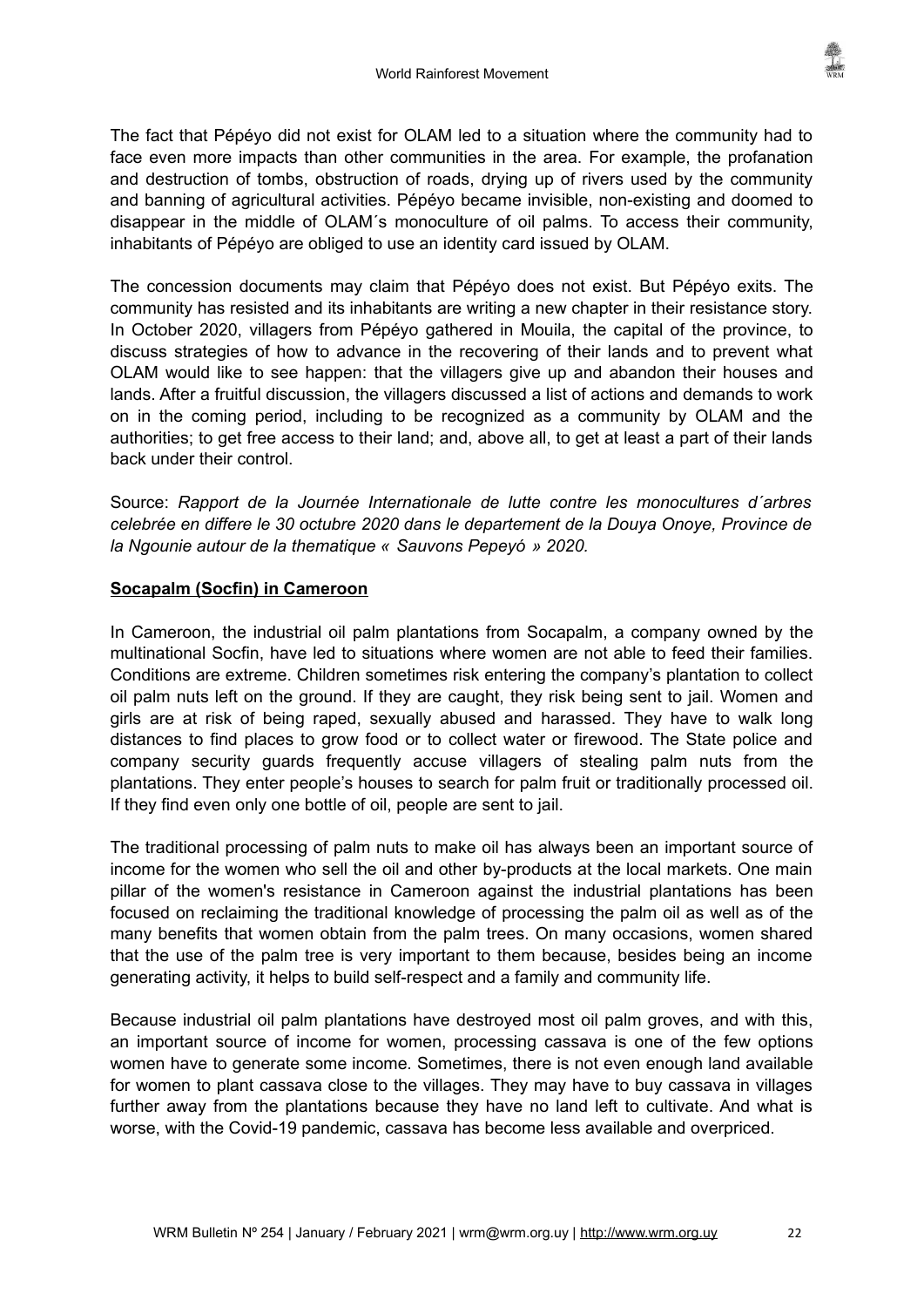In this context, and against all odds, the grassroots Cameroonian organization RADD facilitated support for women living near these industrial plantations to develop incomegenerating activities. Processing cassava enables women to support their families while continuing the struggle to reclaim their land, and with the land, their food sovereignty.

### **Okomu Palm Oil Company (Socfin) in Nigeria**

### **SOCFIN and its subsidiary Okomu Oil Palm Company PLC violations in Edo State Communities**

In Nigeria, communities affected by the Okomu palm oil company, a subsidiary of the French-Belgian Socfin group (whose co-owner Bolloré was recently convicted of corruption in French courts in relation with investments in Togo and Guinea) , held a peaceful protest in January 2021, denouncing land grabbing, river pollution and harassment by military forces that they believe are serving the company. They accuse the company of using military personnel to block the only road that links them to Udo, the closest town. They also accused the Edo State Government of enslaving them on their ancestral land by selling the whole land where they farm to the company, which means they have nowhere to farm on their own land. (1)

Villagers carried banners with demands such as: "Government, tell Okomu Oil Company to open our road", "Okomu Oil Company give us our fishing traps that are with you"; "Stop polluting our stream with your agrochemicals, it is our only source of drinking water"; "We are not terrorists, Stop harassing us with military, Okomu Oil."

A villager speaking at a press conference held after the protests stated that "The company has locked up the existing road, [which existed] before the company was founded. Since 2019, the road has been under lock and today it has been locked. They used COVID-19 as an excuse to finally lock up the road with lockdown excuse. The alternative road is bad."

This is not recent news. Many complains and protests have been carried out over the years since Okomu Oil was established in Nigeria in the mid 1970s. Accusations against this company range from locking out citizens from their communities by putting up gates along the only access road, to harassment of people speaking out against the injustice and harassment, land grabbing, destruction of livelihoods, use of brutal force, displacement and eviction of villages and settlements within their areas of operation. In the past years alone, the company's security forces, in collaboration with the Nigerian Army, have burned down and displaced the villages of Agbede, Oweike, Lehmon and, recently on May, 2020, the village of Ijaw-Gbene, despite the Covid-19 pandemic. (2)

(1) Nigerian Tribune, Okomu Oil Palm host communities protest marginalisation, water pollution, 2021, <https://tribuneonlineng.com/okumu-oil-host-communities-protest-marginalisation-water-pollution/> (2) Farmlandgrab, SOCFIN and her subsidiary Okomu Oil Palm Company PLC rights violations in Edo State Communities/Villages: An S.O.S., 2020, [https://www.farmlandgrab.org/post/view/29862-socfin](https://www.farmlandgrab.org/post/view/29862-socfin-and-her-subsidiary-okomu-oil-palm-company-plc-rights-violations-in-edo-state-communities-villages-an-s-o-s)[and-her-subsidiary-okomu-oil-palm-company-plc-rights-violations-in-edo-state-communities-villages](https://www.farmlandgrab.org/post/view/29862-socfin-and-her-subsidiary-okomu-oil-palm-company-plc-rights-violations-in-edo-state-communities-villages-an-s-o-s)[an-s-o-s](https://www.farmlandgrab.org/post/view/29862-socfin-and-her-subsidiary-okomu-oil-palm-company-plc-rights-violations-in-edo-state-communities-villages-an-s-o-s)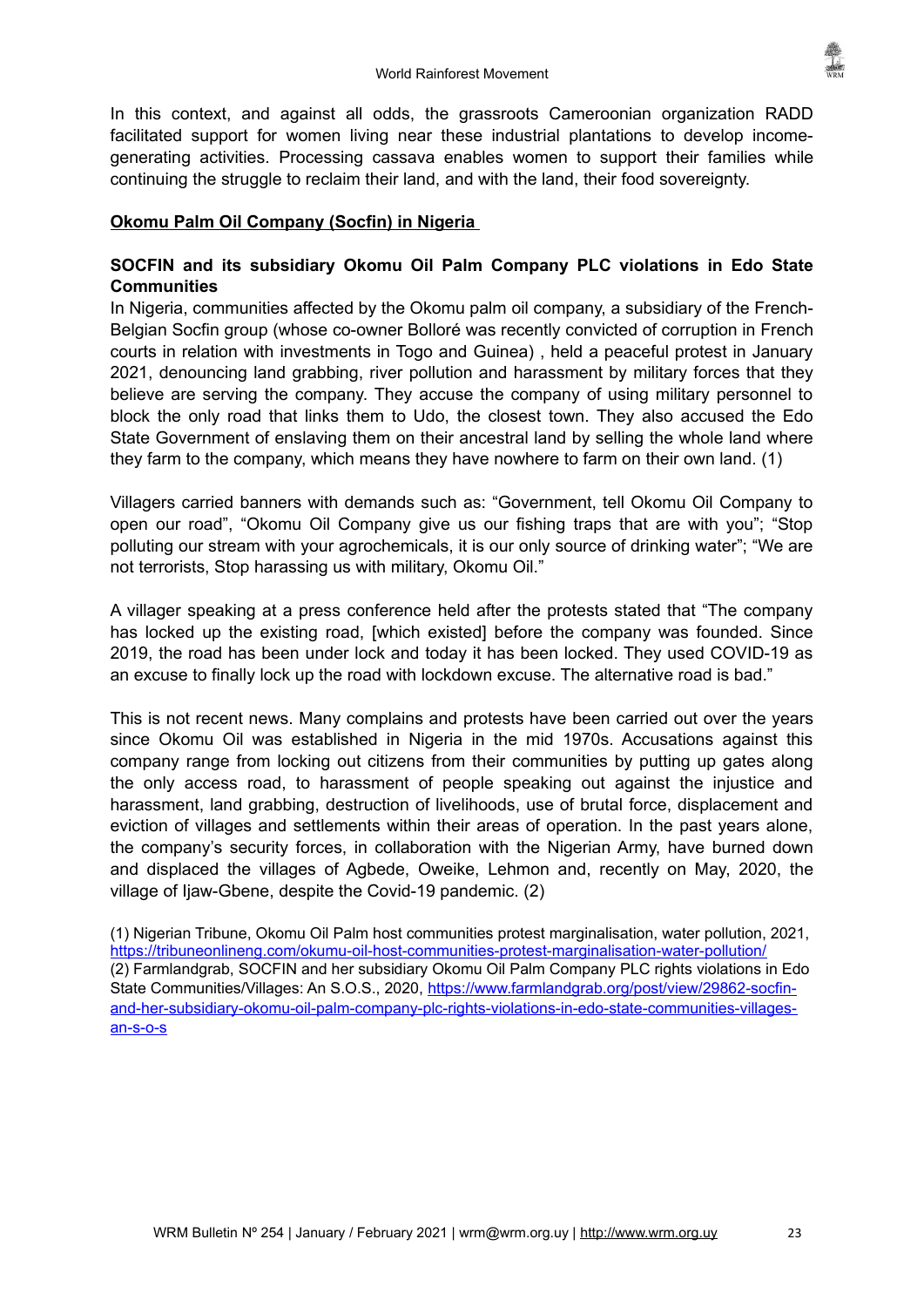

# <span id="page-23-0"></span>**Predatory mining in Venezuela: The Orinoco Mining Arc, enclave economies and the National Mining Plan**



Gold mine known as "Eight dead" in Las Claritas. 2016: Clavel Rangel. Ph: Human Rights **Watch** 

#### **The collapse of oil-producing Venezuela and the emergence of predatory extractivism**

The crisis that has unfolded in Venezuela from 2013 to 2021—the most extraordinary in its history as a republic and perhaps of all Latin America—has caused the collapse of a nation that has been built around oil for the last 100 years. For reasons of space, we cannot elaborate on the causes of how we got here or the responsible parties. However, it is important to mention that precisely in the moment of splendor of the Bolivarian process (2004-2009), the government of Hugo Chávez chose a course that accentuated the oil extraction-rentier pattern. This pattern had already collapsed in the late 1980s and had given way to a huge crisis, from which Chávez himself would emerge in the 1990s. Notwithstanding struggles with the opposition, which received support from the United States-European Union axis, the main factors that determined this course—as well as the subsequent national debacle—were the mistakes, corruption and conservative tendencies within the government.

The death of President Chávez in 2013 and the collapse of international oil prices starting in 2014 were two triggers that, on the one hand, reopened political disputes for control over the oil state; and on the other hand, drove a collapse of both the rentier oil economy and state institutions themselves. This has resulted in a staggering drop in GDP of nearly 70% since 2014, from agricultural and industrial production, and most notably, oil production. Several years ago, oil production averaged 3 million barrels a day, and in late 2020 it barely averaged 350,000 barrels a day—a similar figure to production from the 1940s. This does not count the hyperinflation starting in 2018 (the highest in the world in recent years), public debt surpassing 130 billion dollars, and the aggravating factor of international sanctions—primarily those imposed by the United States since 2017.

This context—which includes an escalating political conflict, mainly between the government and the opposition—has led to an accelerated dissolution of the Venezuelan oil state. This does not imply the disappearance of the State itself. Amidst a fragmented group of private interests and powers, absolute impunity prevails, along with widespread corruption and the use of force to resolve political matters and conflicts. With the ongoing disintegration of the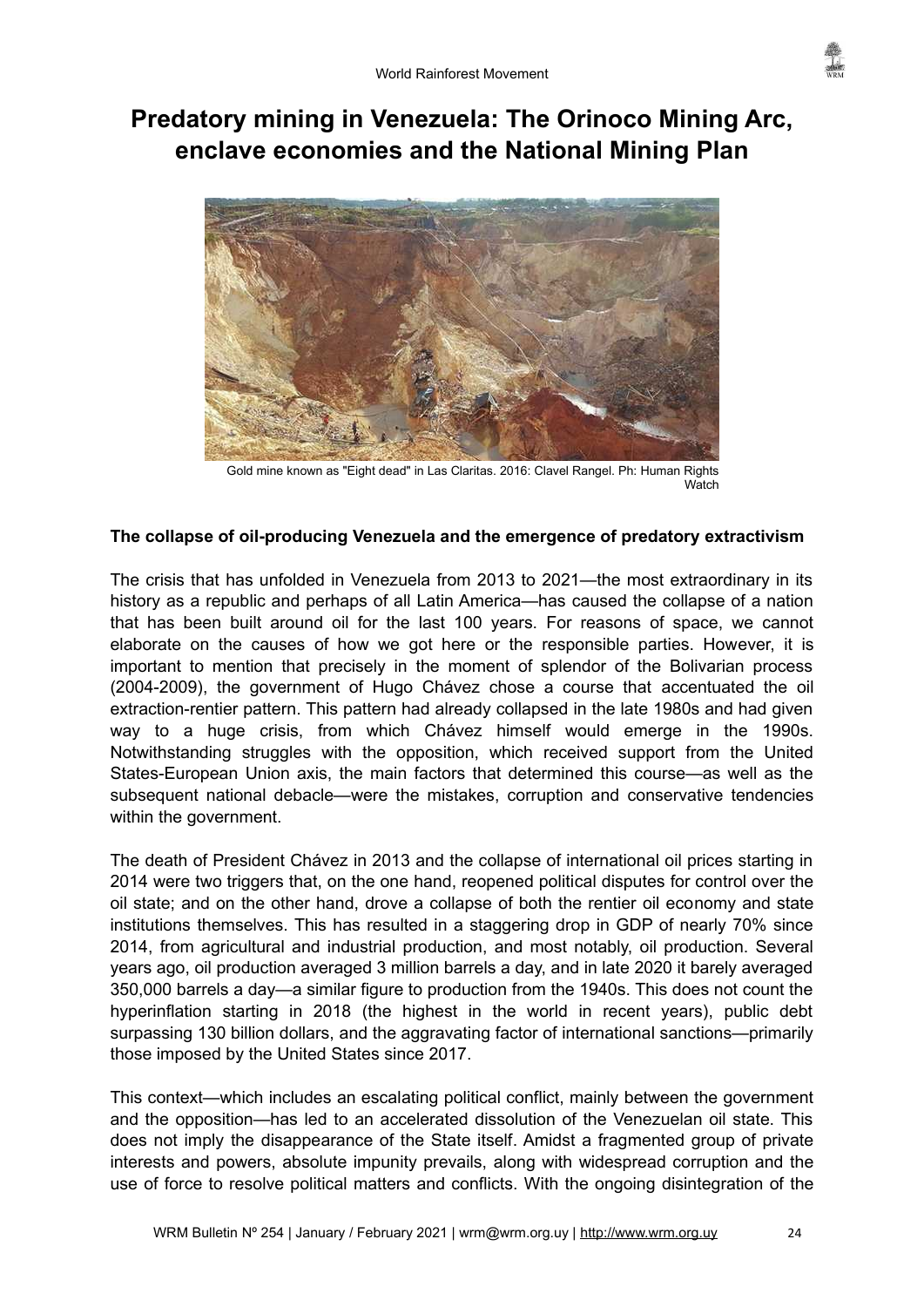oil-based rentier economy, underground economies will predominate. These range from large networks of speculation, corruption, extraction and smuggling (to a large extent tied to international capital and/or criminal groups), to the extraordinary rise of the informal economy —which is currently the main channel of exchange for the domestic economy. These networks of corruption and illicit economies also feed government factions, including the military sector; this situation has compounded as the oil state has collapsed.

If we look at these dynamics in an international context, Venezuela is more exposed than ever to the brutal currents of the globalized economy. Multiple forces of dispossession and recolonization are pulling on Venezuela's geography, leading to a greater internalization of the conflict in recent years.

These factors have created a new situation in which new governance and territorialization processes are emerging; in short, it is **predatory extractivism**. This extractivism is characterized by being fragmented and rather feudal. It promotes a multiplication of both extractive operations and the plunder of natural resources, **in which mining**—and not so much oil anymore—**dominates** as an activity that is essential for the reproduction of local and national power structures (there continues to be a connection with central powers in the national government, located in Caracas).

In this context, in spite of the turbulent and fragmented national scene, a state policy operates. In Nicolás Maduro's government, this state policy has evolved towards the establishment of a regime with a dictatorial profile, in which the permanent state of exceptions (legal and de facto) prevails, as well as the widespread use of political violence and the militarization of society. It also involves a continuous neoliberalization process, which —through a series of laws, decrees and concrete ventures—is deregulating and promoting the appropriation of nature and territories for national and international actors engaged in capital accumulation.

### **The evolution of mining in Venezuela in crisis: The Orinoco Mining Arc and the National Mining Plan 2019-2025**

The crisis of the Venezuelan oil economy, which had been developing since the 1980s, led to the opening of new geographic areas for extraction. At first, this was focused on the nonconventional crude oil of the Orinoco Oil Belt, and then increasingly and simultaneously on the expansion of gold mining in the Amazon. Chávez promoted several specific policies in the first five years of his government, but it was in 2011 that he announced the birth of a mining megaproject, unprecedented in Venezuelan history: The Orinoco Mining Arc (A.M.O. by its Spanish acronym) (1).

The A.M.O. project covers a huge polygon of almost 112,000 km<sup>2</sup> across the entire northern part of the large state of Bolívar; its purpose is to exploit large quantities of gold, bauxite, coltan, and diamonds, among other minerals. This project is also part of a development plan intended to revive and boost all of the country's mining potential—not only in the Amazon, but in the whole northern part of the Orinoco river, where said potential is mostly in non-metallic mining such as coal, sand, feldspar, and others.

The 2013-2021 crisis has undermined the country's formal extractive economy. This has led to a situation wherein gold has increasing value, both for the government of Nicolás Maduro, and for the people—as a source of livelihood in the face of internal collapse. This is true even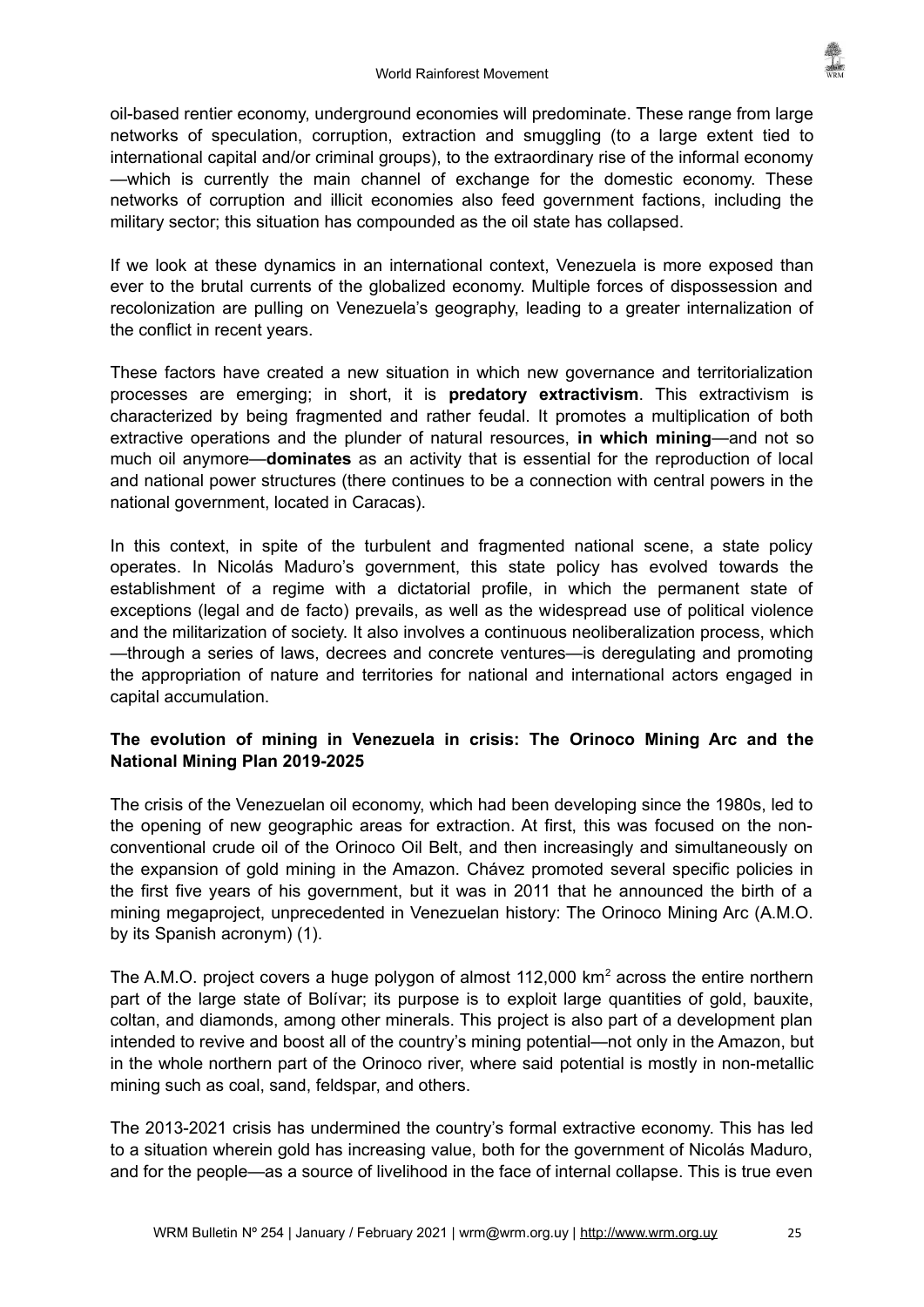

for groups driving illegal economies and corruption networks, which have had exploded significantly in this period.

In this context, President Maduro formalized the creation of the A.M.O. In February 2016, establishing it as a National Strategic Development Zone—which is basically a Special Economic Zone, a kind of geo-economic area with radical flexibilization. At first the Government stated that the A.M.O. would "bring order" to the rampant illegal mining that had been growing dramatically since the 2000s. Using this argument, Maduro and his government tried to legitimize the project. Meanwhile, rather nontransparent agreements with national and international companies were pushed through; the details of these agreements have not been publicly revealed. It should be noted that there are no known environmental impact studies for the project—as provided for in the Constitution—nor free, prior informed consultation processes. Meanwhile, human rights and indigenous organizations, such as Provea and GTAI, have highlighted the indigenous communities' complaints that their lands have been coopted to enable execution of the project (2).

There has been a growing military presence in the area; and the government also granted special powers to the Armed Forces to guarantee the continuity of mining activities and to block resistance movements that might obstruct operations. Thus, a "Special Military Zone" was established for the A.M.O., and the Anonymous Military Company for Mining, Oil and Gas Industries was created as an adjunct to the the Ministry of Defense (CAMIMPEG, by its Spanish acronym). This company was granted a virtually unlimited amount of capabilities in the processes of natural resource extraction and commercialization—thereby placing the military sector squarely and openly in the extractive business.

Nonetheless, both within the A.M.O. and beyond its borders into the Amazonian region (where there are also gold and diamond deposits), a kind of mining dominated by illicit and criminal logic and local armed forces has prevailed. These armed forces—which are unregulated in nature—end up aligning with state sectors that are in obvious decomposition. The country's instability has complicated formal mining investment, exploration and exploitation, which is further exacerbated by international sanctions. Additionally, armed groups that are present in numerous A.M.O. territories make 'clean' and transparent business operations difficult. Meanwhile, the signing of the Peace Accords in Colombia in 2016 promoted the displacement of armed actors from Colombia's conflict, several of which became involved in these mining dynamics in the Venezuelan Amazon. Despite this reality, the Maduro government manages to capture part of that gold, justified mainly through stateorganized mining brigades; it is announced that they sell the gold to the Central Bank of Venezuela.

The deployment of this predatory mining, which is fundamentally illegal—as it also violates environmental laws and social rights—is most intense in the Cuyuní, Caroní, Paragua, and Caura river basins (in Bolívar state). But it is also present along the Ventuari, Sipapo and Negro rivers and at the headwaters of the Orinoco river, among other locations (in the state of Amazonas). The Amazonian Network of Georeferenced Socio-Environmental Information (RAISG, by its Spanish acronym) has detected nearly 2,000 sites with illegal mining activity, and it is estimated that about 189,000 people work in mines in the Venezuelan Amazon. The government estimates that in 2019 a total of 25.4 tons of gold were extracted from the country, which represents a historically unprecedented figure (3); other analysts closer to opposition parties speak of 80 tons (4).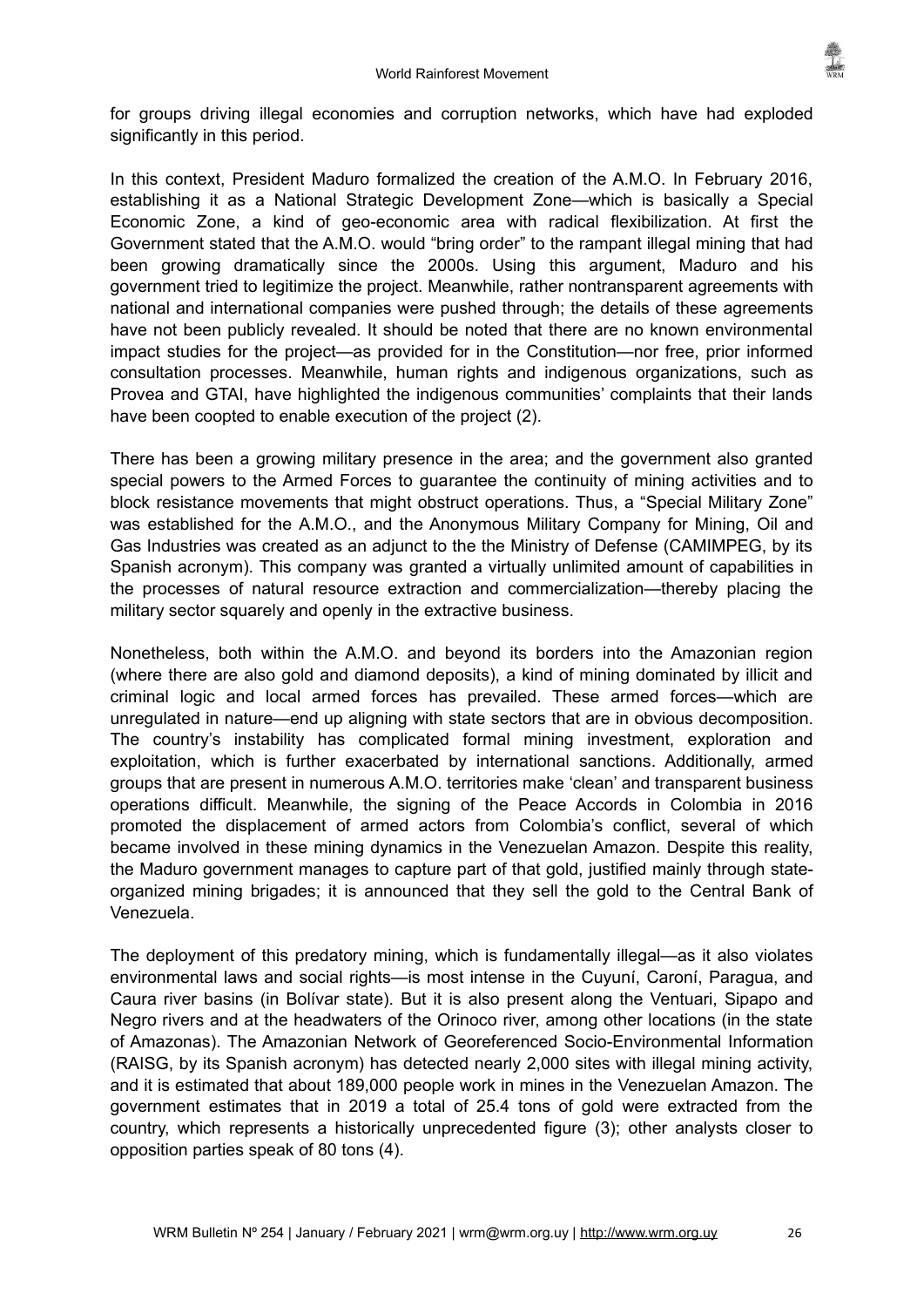Beyond the A.M.O. and the Amazon, the government has established mining as an alternative to "get out of the crisis" and "diversify the economy." It has offered up practically the entire national territory for this purpose. This is clearly laid out in the "National Mining Plan 2019-2025," which, like never before, systematizes the goal of increasing the country's production to its maximum capacity. To the north of the Orinoco river, there are also "business opportunities" in mining. Meanwhile, unregulated and arbitrary mines and extractive operations proliferate, and they are plagued by corruption, pillage and illegality. These include: sand mines that keep local people under threat; military officials that extract charcoal for market; ventures that have devastating effects and no regulation—such as the sand mining on the Turbio river (5); and other operations that emerge from the shadows and create conflicts with local populations, such as the well-known case of the lime and feldspar mining initiatives in Cerro La Vieja, in the state of Lara (6).

During the COVID-19 pandemic, greater impunity and highly unstable economic dynamics have prevailed. The government has discovered strategies to take advantage of the pandemic and promote its mining agenda. One example is the government's enactment of Resolution No 0010 in April 2020, which authorized the mining of gold, diamonds and other strategic minerals from important rivers of the Venezuelan Amazon—such as the Cuchivero, Caura, Aro, Caroní, Yuruari and Cuyuní rivers. The resolution signifies a dramatic expansion in both the areas and modes of exploitation—such as river exploitation using industrial rafts —within the framework of the devastating A.M.O. project. To mention some examples north of the Orinoco river: Inhabitants of Sarare (Lara) have denounced attempts to install mining in the area—which would require expropriating, invading and expelling peasants and farmers from their plots. There is also the case of Morros de Macaira (Guárico), where limestone and gypsum extraction continues. (7)

#### **Resistance and territorial disputes**

High levels of conflict have characterized this predatory mining. Multiple socio-environmental conflicts of varying degrees have become apparent in numerous territories around the A.M.O. But this predatory mining has also created a national and international socioenvironmental conflict—arguably the most important one in the country's contemporary history. This has led to the organization of numerous actors—such as indigenous organizations, academic sectors, environmental groups, human rights collectives, artists and political representatives, among others—who have challenged Maduro's government and the extractive model in the country. This has involved campaigns, demonstrations, and judicial resources—such as the presentation of an appeal for annulment at the Supreme Court which have had a great impact. The complaint has even reached international spaces, such as the United Nations Commission on Human Rights.

At the territory level, several indigenous groups have resisted the advance of both illegal miners and military groups benefitting from this business. Pemón indigenous communities in the Gran Sabana [great savannah] have staged different kinds of resistance; Uwottuja communities from the state of Amazonas have been forced to implement self-defense mechanisms to face the armed groups that break into their territories (8); the same has occurred with indigenous Ye'kwana and Sanema communities in the Cuara and Erebato river basins. They are demanding demarcation of their territories—as provided for in the country's constitution—as a way to defend themselves and protect their territories.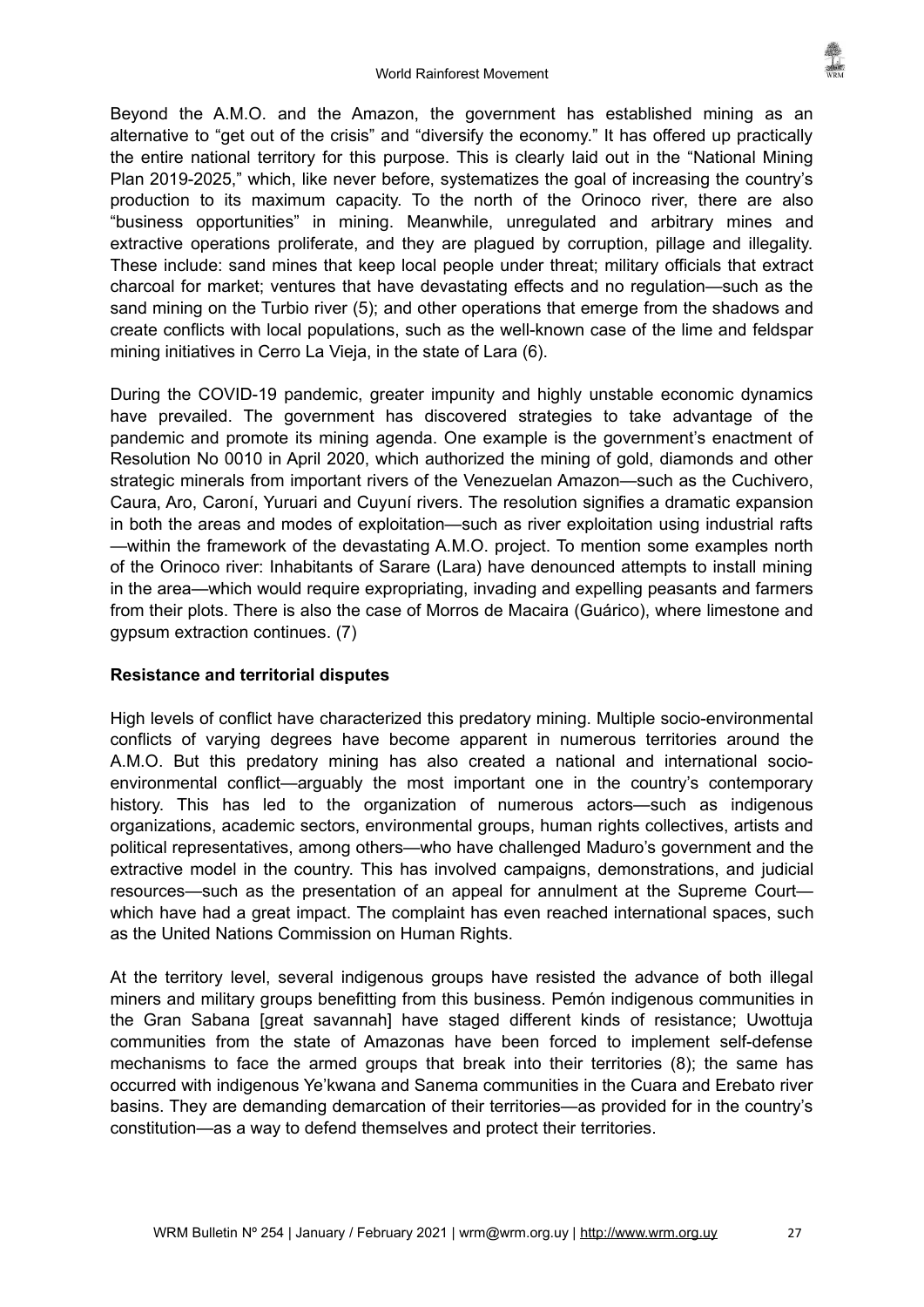It is also worth highlighting the mobilizations that indigenous and Creole peoples carried out in the lower Caura basin (state of Bolívar). They have opposed the installation of new platforms (industrial rafts) for mining exploitation on the river, despite the precarious situation of public services in the area (9). Working classes from Maripa who rejected mining were involved in these protests, despite the fact that this activity has become a refuge from poverty. Their persistence in 2020 succeeded in stopping the mining rafts, and Resolution 0010 was overturned.

To the north of the Orinoco river, interesting demonstrations against mining have also taken place. The demonstrations to defend El Cerro La Vieja in Lara state stand out, as they had a good impact at the local and national levels. The historic resistance against coal mining in the state of Zulia is ongoing, although the crisis and the violence in the area have weakened the struggle. Meanwhile, other demonstrations in the central and plains regions were organized to defend national parks, natural monuments and sensitive areas; these mobilizations have gotten some media coverage, which has contributed to the environmental cause.

In general, the groups who have mobilized suffer greatly, not only from a deterioration of their living conditions, but also from the collapse of institutions and social rights in the country. This makes it an uphill battle to voice their demands through the normal channels. The situation in Venezuela is characterized by constant and numerous protests, even though these protests tend to be fragmented and localized. In this situation, resistance movements continue to grow, in attempts to further highlight the ecological/environmental link to demands for social justice.

#### *Emiliano Teran Mantovani*

*Venezuelan Observatory of Political Ecology* 

(1) WRM Bulletin, Crisis and oil depletion in Venezuela: Mega-mining and new frontiers of extraction, 2017, https://wrm.org.uy/articles-from-the-wrm-bulletin/section1/crisis-and-oil-depletion-in-venezuela-mega-mining-andnew-frontiers-of-extraction/

(2) *Derechos humanos en el contexto del proyecto "Arco Minero del Orinoco" en Venezuela*, Hearing before the Inter-American Commission on Human Rights (CIDH), November 2016, [https://www.derechos.org.ve/web/wp](https://www.derechos.org.ve/web/wp-content/uploads/DDHH-en-el-contexto-del-AMO-en-Venezuela.pdf)[content/uploads/DDHH-en-el-contexto-del-AMO-en-Venezuela.pdf](https://www.derechos.org.ve/web/wp-content/uploads/DDHH-en-el-contexto-del-AMO-en-Venezuela.pdf)

(3) Tweet from Ecological Mining Development division of Ministry of People's Power, Venezuela will produce 80 tons of gold starting in 2025,<https://twitter.com/EcoMineriaVE/status/1136713187708100609>

(4) VOA, *Al menos 80 toneladas de oro salen de Venezuela por contrabando al año, según expertos,* 2019, <https://www.voanoticias.com/venezuela/toneladas-oro-venezuela-contrabando-expertos>

(5) El Impulso, *Militares estarían implicados en extracción de arena del Turbio*, 2017, [https://www.elimpulso.com/](https://www.elimpulso.com/2017/09/23/fotos-militares-estarian-implicados-extraccion-arena-del-turbio/) [2017/09/23/fotos-militares-estarian-implicados-extraccion-arena-del-turbio/](https://www.elimpulso.com/2017/09/23/fotos-militares-estarian-implicados-extraccion-arena-del-turbio/)

(6) Venezuelan Observatory of Political Ecology, *La lucha contra la minería y la defensa del cerro La Vieja* 

*continúa,* 2019, <https://www.ecopoliticavenezuela.org/2019/07/27/lucha-mineria-defensa-cerro-la-vieja-continua/> (7) Venezuelan Observatory of Political Ecology, *Denuncian minería en el Monumento Natural Morros de Macaira en Guárico, 2019*, [https://www.ecopoliticavenezuela.org/2019/08/29/denuncian-mineria-monumento-natural](https://www.ecopoliticavenezuela.org/2019/08/29/denuncian-mineria-monumento-natural-morros-macaira-guarico/)[morros-macaira-guarico/](https://www.ecopoliticavenezuela.org/2019/08/29/denuncian-mineria-monumento-natural-morros-macaira-guarico/)

(8) Venezuelan Observatory of Political Ecology, *Pronunciamiento del Pueblo Uwottüja («piaroa») ante la presencia de grupos armados y actividad minera en su territorio*, 2020,

[https://www.ecopoliticavenezuela.org/2020/03/09/pronunciamiento-del-pueblo-uwottuja-piaroa-ante-la-presencia](https://www.ecopoliticavenezuela.org/2020/03/09/pronunciamiento-del-pueblo-uwottuja-piaroa-ante-la-presencia-de-grupos-armados-y-actividad-minera-en-su-territorio/)[de-grupos-armados-y-actividad-minera-en-su-territorio/](https://www.ecopoliticavenezuela.org/2020/03/09/pronunciamiento-del-pueblo-uwottuja-piaroa-ante-la-presencia-de-grupos-armados-y-actividad-minera-en-su-territorio/)

(9) Venezuelan Observatory of Political Ecology, *En Bolívar comunidades protestan en contra de instalación de balsas mineras en Río Caura y por falta de combustible*, 2020, [https://www.ecopoliticavenezuela.org/2020/05/27/](https://www.ecopoliticavenezuela.org/2020/05/27/en-bolivar-comunidades-protestan-en-contra-de-instalacion-de-balsas-mineras-en-rio-caura-y-por-falta-de-combustible/) [en-bolivar-comunidades-protestan-en-contra-de-instalacion-de-balsas-mineras-en-rio-caura-y-por-falta-de](https://www.ecopoliticavenezuela.org/2020/05/27/en-bolivar-comunidades-protestan-en-contra-de-instalacion-de-balsas-mineras-en-rio-caura-y-por-falta-de-combustible/)[combustible/](https://www.ecopoliticavenezuela.org/2020/05/27/en-bolivar-comunidades-protestan-en-contra-de-instalacion-de-balsas-mineras-en-rio-caura-y-por-falta-de-combustible/)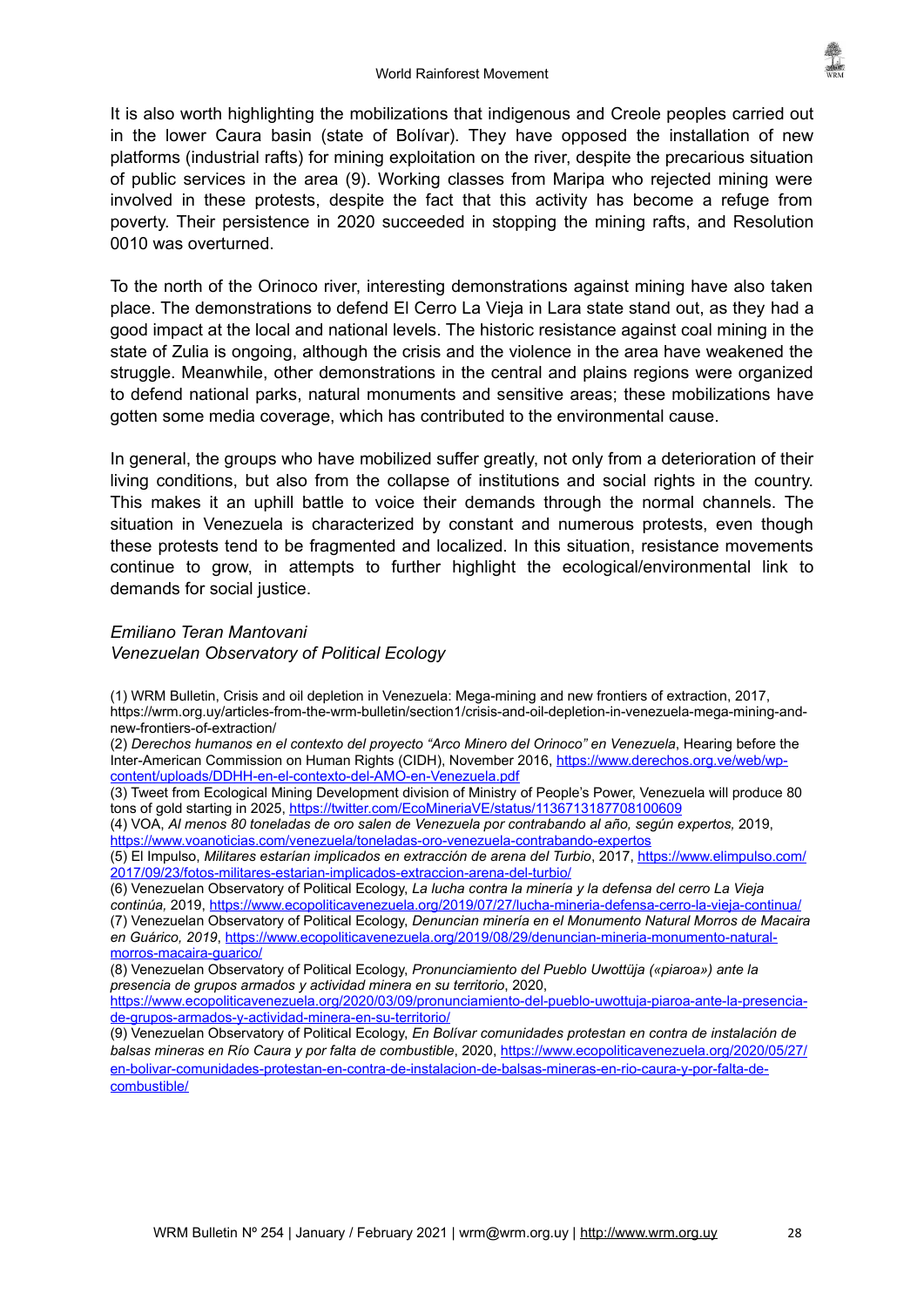

# <span id="page-28-0"></span>**Why Reject the Privatization of Customary Land**



Women met in Port Loko, Sierra Leone, 2017

Most of the world's land is still stewarded by communities under customary systems. Whether it is legally recognized public land or customary land, billions of people rely on communally managed forests or savannas, farmland or pastures, for their livelihoods. This collective organization of life is viewed by capitalists as an obstacle to individual wealth creation and the accumulation of profit.

Multilateral institutions like the World Bank and the International Monetary Fund (IMF) have been encouraging (and pressuring) governments, in the global South in particular, to adopt the notion of private property of land, which is already dominant in Western societies. They have been key actors in the push of formalizing private property land rights for easing its sale and lease for commercial use. They argue for putting land into so-called "productive use" and to "unlock its value." The value and use they refer to is nevertheless related only to the economic value for creating further profits, eliminating all other values and uses communities have that are related to their territories. The expected result is the dismantling of customary and collective tenure systems.

While insecure land tenure remains a pressing issue around the world, privatizing land does not offer communities the security and stability they need. Rather, it is just another avenue for further colonization and exploitation of their land and forests for the benefit of private interests and multinational corporations.

Whether it is through the push for individual land titles or by making customary land available for private investment, 'development' projects, carbon offset projects or natural protected areas, these efforts to commodify land pose immediate threats to billions of people. Customary land tenure systems constitute essential social and economic systems and legal codes that govern lives and entire societies around the world.

The Oakland Institute released a document breaking down six crucial myths used by governments, banks and multilateral institutions to justify the privatization of land.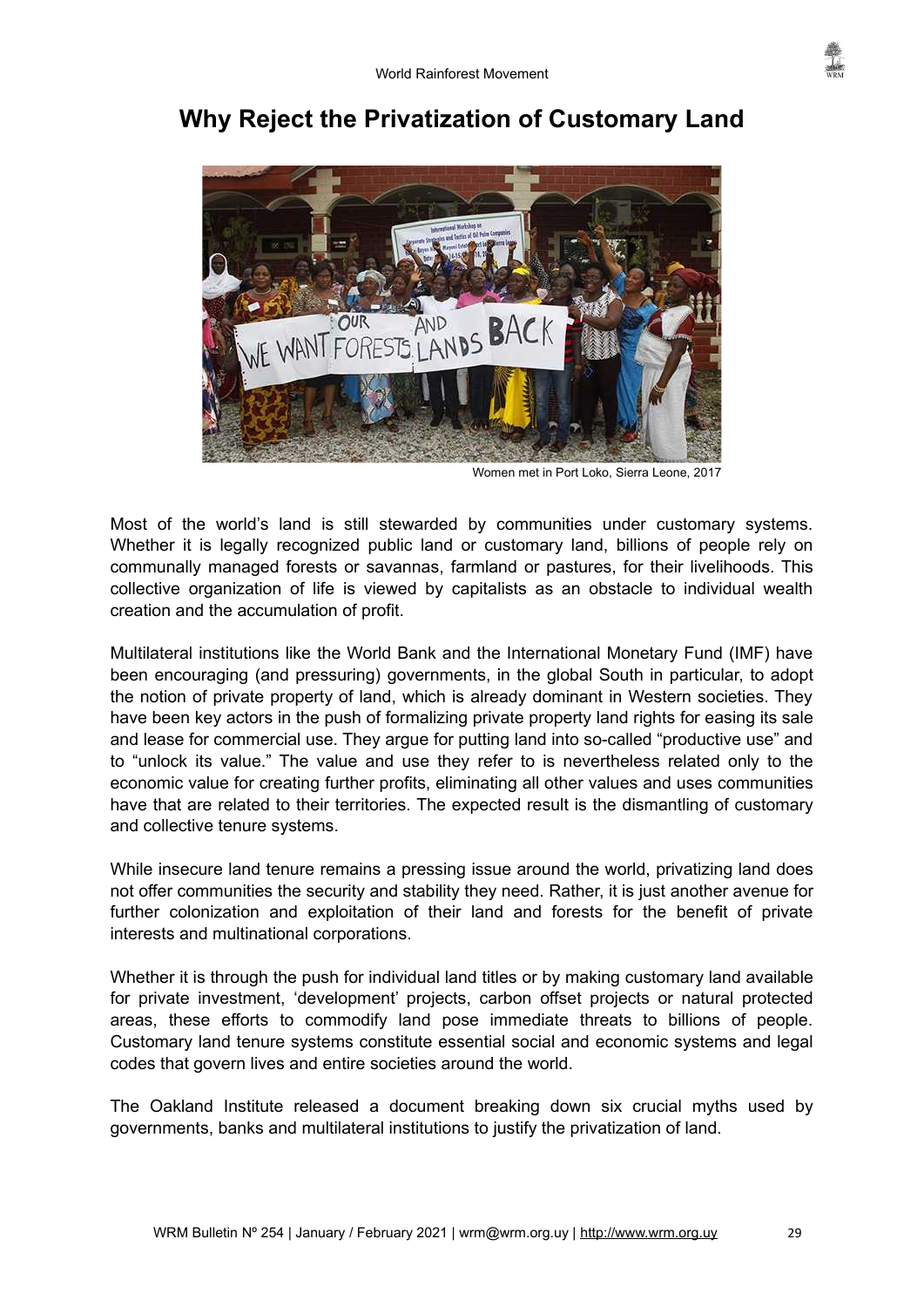#### Myth 1: Privatizing Land is Necessary to Attract Private Investment

#### **FACT: Investments in production, processing, and marketing can improve the livelihoods of communities without alienating their land**

Attracting private investment for fossil fuels or mining extraction or for the expansion of industrial plantations or agriculture is not a development paradigm that benefits communities. There exist many other paths that do not require privatization of land without evicting communities and destroying customary land use systems.

In Brazil, for example, between 2004 and 2015, agricultural production increased while deforestation fell when land and resource rights were constitutionally granted to Indigenous Peoples and communities, respecting their customary systems, alongside a strong network of protected areas, land use planning, and enforcement. Moreover, the Brazilian experience shows that the best way to protect the forest is to recognize the customary ownership and thus demarcate the lands and forests indigenous peoples depend on for their physical and cultural survival. Nevertheless, the present government of extreme-right wing, Bolsonaro, pushes for the privatization of forests (see recommended reading in this bulletin).

#### Myth 2: Private Titles Increase Access to Credit & Loans

**FACT: When titled land is used as collateral for loans, it becomes possible for banks to take over the land if peasant farmers experience a difficult harvest year and are unable to pay back**

The theory that has been widely used to justify land titling projects around the world is that with a private title, landowners would be able to use their land as collateral to borrow money from banks so they can invest and escape poverty. Yet, research shows that when families with limited resources received a private title, banks remained largely unwilling to offer them credit or loans. Moreover, using titled land as collateral makes it possible for banks to legally take over the land if farmers experience a difficult harvest year and are unable to pay back their loan or mortgage – a phenomenon all too common during today's climatic instability.

#### Myth 3: Privatizing Land Spurs Development

### **FACT: Efforts to convert customary systems into private property rarely occurred historically without considerable social and economic displacement**

There is little evidence that replacing customary or communal tenure systems with private titles leads to development. In Rwanda, for example, attempts to move complex tenure systems into the one size fits all mold of private titles have led to dispossession, distress sales, and concentration of land ownership. Similar initiatives to "secure" land rights through titling have also backfired in Brazil, where a World Bank program in the State of Piauí completely disregarded communal forms of land tenure and implemented an individual title system that opened the door to "legalizing" land grabs and risking dispossession for thousands of people. The impact was so disastrous that the Public Prosecutors Office asked the Bank to suspend the project. Similarly, in Guatemala, a Bank sponsored land administration project resulted in Indigenous communities in Alta Verapaz losing their land to palm oil companies.

#### Myth 4: Land Markets Make Access to Land More Equitable

### **FACT: When land is nothing more than a commodity, corporations can price peasant farmers out of the markets**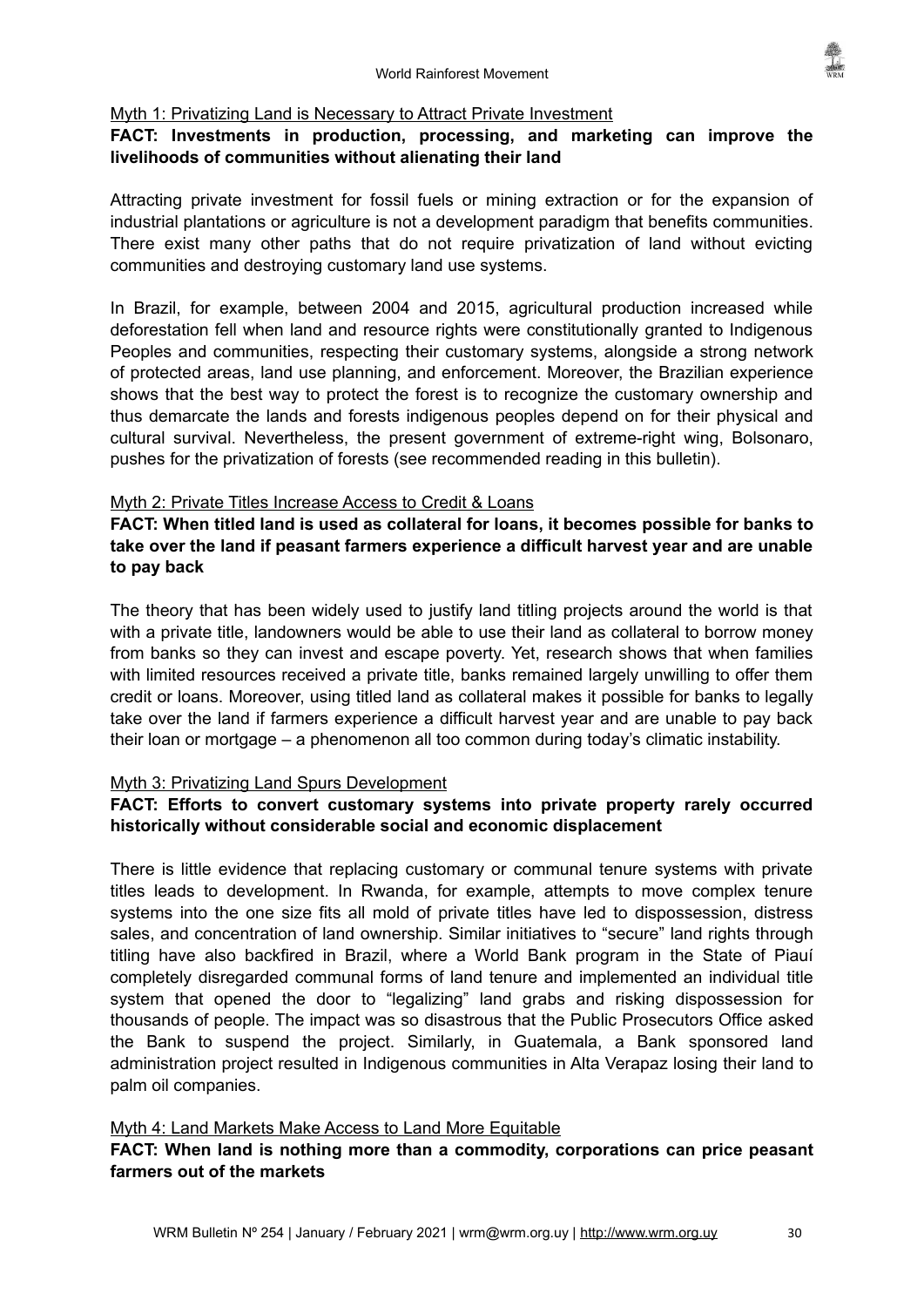The "creation" of land markets has been repeatedly found to solidify existing inequalities in access to land. In South Africa, decades of colonialism and apartheid greatly concentrated land in the hands of the white minority. Apartheid came to an end in 1994, and yet over 25 years of market-based land reform has failed to redistribute land, as 72 per cent of the country's private farmland remains in the hands of the white population who make up just nine per cent of the country.

Within a market system where land and forests are nothing more than a commodity, corporations and wealthy individuals can price peasant farmers and forest-dependant populations out of the markets. This has resulted in growing landlessness and concentration of land in the hands of a few, as the decreasing average farm size in the Global South has coincided with the growth of mega-farms that can take up tens of thousands of hectares. Globally the largest one per cent of farms now operate more than 70 per cent of the world's farmland. In South Asia and Latin America, the top 10 per cent of landowners own approximately 75 per cent of all agricultural land while the bottom 50 per cent own less than two per cent.

#### Myth 5: Customary Systems Fail to Provide Tenure Security

**FACT: Research has shown the recognition of group rights to be more effective than individual titling and that customary land has proven to be "highly resilient, continuous and flexible"**

Promotion of the privatization of land often comes with the spread of false information that customary and collective land tenure systems fail to provide tenure security. Yet, evidence refuting this myth has been abundant for decades. The first USAID country land tenure profiles from 1986 noted: "African countries with relatively good production records over the last twenty years have achieved them under remarkably diverse set of tenure arrangements, in which customary tenure figures prominently." In 2011, The European Union Task Force on Land stated: "land titling is not always the best way of increasing tenure security, and nor does it automatically lead to greater investment and productivity. In many places, land is held through unwritten, customary means, but it is not subject to insecurity."

#### Myth 6: Land Reforms Centered on Interests of Peasant Farmers

#### **FACT: The privatization of land is geared towards serving corporate profits at the expense of fighting poverty or improving livelihoods**

From Brazil, to the Philippines and South Africa, people are calling for land reform to equitably redistribute land that was wrongly seized and accumulated during colonial times. However, recent land reform programs centered on private titling fail to address these pressing demands. It is clear that the privatization of land, encouraged by financial institutions and a few Western countries, is not about fighting poverty or improving livelihoods. The process of transitioning local customary systems – that generally offer tenure security – into private titled land is likely to result in landlessness and land concentration.

*This is a summary of the publication "This is Our Land. Why Reject the Privatization of Customary Land" from the Oakland Institute. For the full information and references access the publication here: [https://www.oaklandinstitute.org/sites/oaklandinstitute.org/files/this-is](https://www.oaklandinstitute.org/sites/oaklandinstitute.org/files/this-is-our-land.pdf)[our-land.pdf](https://www.oaklandinstitute.org/sites/oaklandinstitute.org/files/this-is-our-land.pdf)*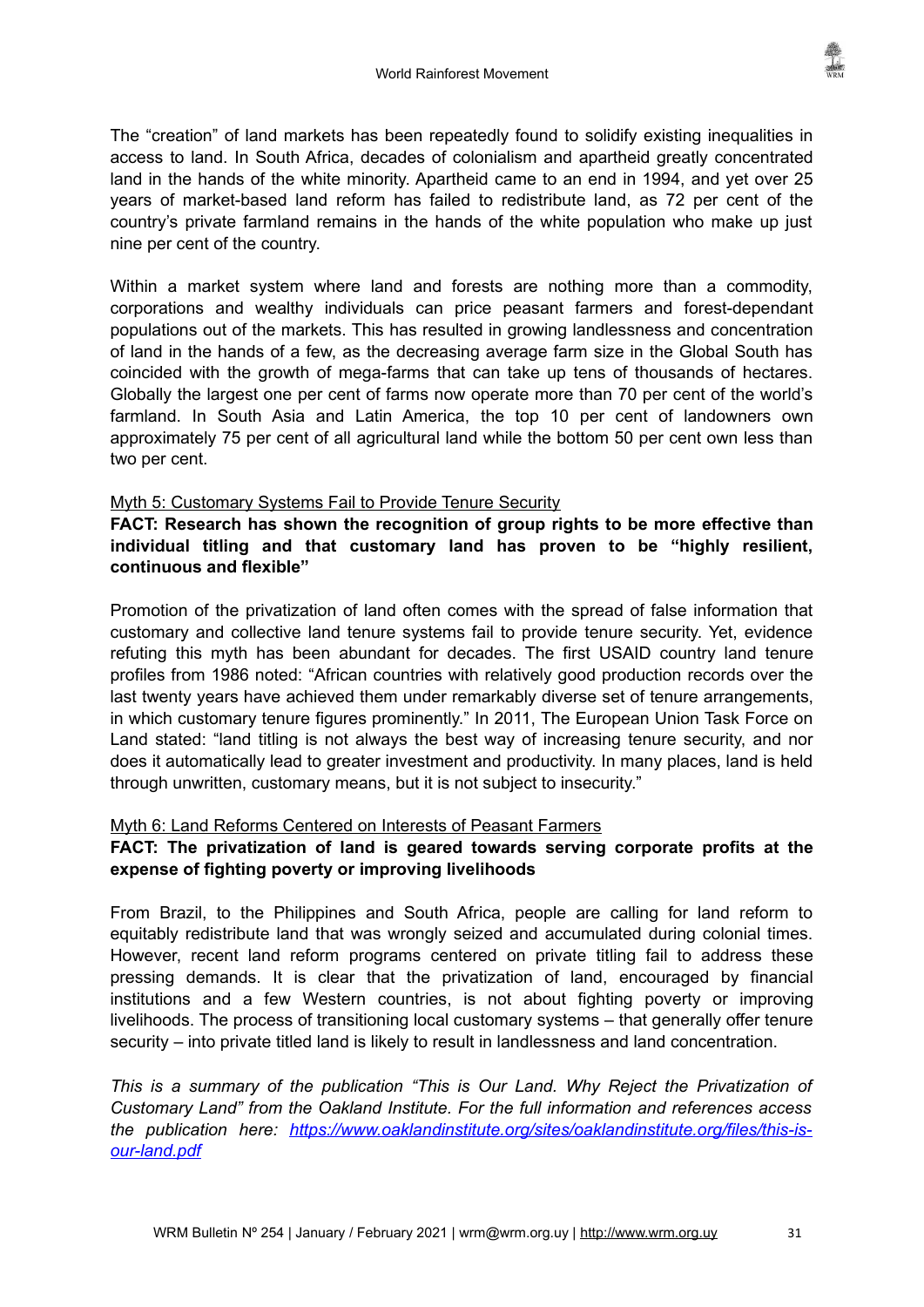# <span id="page-31-0"></span>**RECOMMENDED**

# <span id="page-31-1"></span>**Forests for sale in Brazil**

Since Jair Bolsonaro assumed the Brazilian presidency, deforestation is not only on the rise, it is increasingly out of control. This is largely due to the dismantling of government regulatory agencies, and it means that those who deforest feel more empowered by the impunity that reigns. On top of this, the neoliberal policy of privatization of forests, along with other criminal actions, means that the forests and Brazil are, effectively, for sale. Bolsonaro recently signed Decree N °10.623/2021 to create the "Adopt a Park" program. Brazilian group, Carta de Belém, denounces that with this decree, the government "puts an end to the public policies of conservation, recovery and improvement of federal Conservation Units forever. 'Adopt a Park' privatizes and transfers public responsibility to legal entities and natural persons—both national and foreign—promoting private governance of territories of collective and social interest. For only 50 reais/10 euros per hectare, the ecocidal government is offering a real bargain for the common goods of Brazil." Read the letter from Carta de Belém in Portuguese here. [http://bit.ly/AmazôniaÀvenda](http://bit.ly/Amaz%C5%B8nia%C3%B8venda) Another worrving piece of news—broadcast by BBC Brazil through a documentary—is the criminal act that, in the Amazonian state of Rondônia, areas within environmental reserves and indigenous territories are advertised under the "sale of residential properties" section of MarketPlace, a Facebook space open to users. See the documentary here. [https://www.youtube.com/watch?v=QpTMqTo\\_ycc](https://www.youtube.com/watch?v=QpTMqTo_ycc)

# <span id="page-31-3"></span>**Chasing Carbon Unicorns: The Deception of Carbon Markets and "Net Zero"**

A recent publication unpacks the science behind "net zero" claims and how they are used to obscure climate inaction. It explores the new strategies to expand carbon offset markets, linked with new "net zero" demand for offsets. The publication supported by nine organizations concludes that a future with fossil fuels will require carbon unicorns. English: [https://www.foei.org/resources/publications/chasing-carbon-unicorns-carbon](https://www.foei.org/resources/publications/chasing-carbon-unicorns-carbon-markets-net-zero-report)[markets-net-zero-report](https://www.foei.org/resources/publications/chasing-carbon-unicorns-carbon-markets-net-zero-report)

Spanish: [https://www.foei.org/es/recursos/unicornios-mercados-de-carbono-cero-neto](https://www.foei.org/es/recursos/unicornios-mercados-de-carbono-cero-neto-informe)[informe](https://www.foei.org/es/recursos/unicornios-mercados-de-carbono-cero-neto-informe)

French: [https://www.foei.org/fr/ressources/chimeres-carbonees-marches-du-carbone-zero](https://www.foei.org/fr/ressources/chimeres-carbonees-marches-du-carbone-zero-emission-nette-rapport)[emission-nette-rapport](https://www.foei.org/fr/ressources/chimeres-carbonees-marches-du-carbone-zero-emission-nette-rapport)

Portuguese: [https://www.foei.org/wp-content/uploads/2021/02/Amigos-da-terra-internacional](https://www.foei.org/wp-content/uploads/2021/02/Amigos-da-terra-internacional-unicornios-de-carbono-portugues.pdf)[unicornios-de-carbono-portugues.pdf](https://www.foei.org/wp-content/uploads/2021/02/Amigos-da-terra-internacional-unicornios-de-carbono-portugues.pdf)

## <span id="page-31-2"></span>**Numerous organizations denounce the company, UPM, at the UN**

A demand was presented to the UN Committee on Economic, Social and Cultural Rights (CDESC, by its Spanish acronym) to verify the negative impacts and possible human rights violations in Uruguay due to the conditions established in the investment contract signed between Finnish multinational, UPM, and the government of Uruguay to install a new pulp mill in the country. "UPM decided to select the human rights impacts it preferred to evaluate, and said that such 'decisions will be made with UPM's best interests in mind,' 'protecting UPM's assets and information, financial success […] and growth as fundamental […] for stakeholders,'" said Ville-Veikko Hirvelä, representing the claimant organizations. Read more in Spanish here:

[http://www.guayubira.org.uy/2021/02/comite-de-derechos-economicos-sociales-y-culturales](http://www.guayubira.org.uy/2021/02/comite-de-derechos-economicos-sociales-y-culturales-de-la-onu-cdesc-comenzo-a-tratar-denuncia-sobre-las-actividades-de-upm-en-uruguay/)[de-la-onu-cdesc-comenzo-a-tratar-denuncia-sobre-las-actividades-de-upm-en-uruguay/](http://www.guayubira.org.uy/2021/02/comite-de-derechos-economicos-sociales-y-culturales-de-la-onu-cdesc-comenzo-a-tratar-denuncia-sobre-las-actividades-de-upm-en-uruguay/)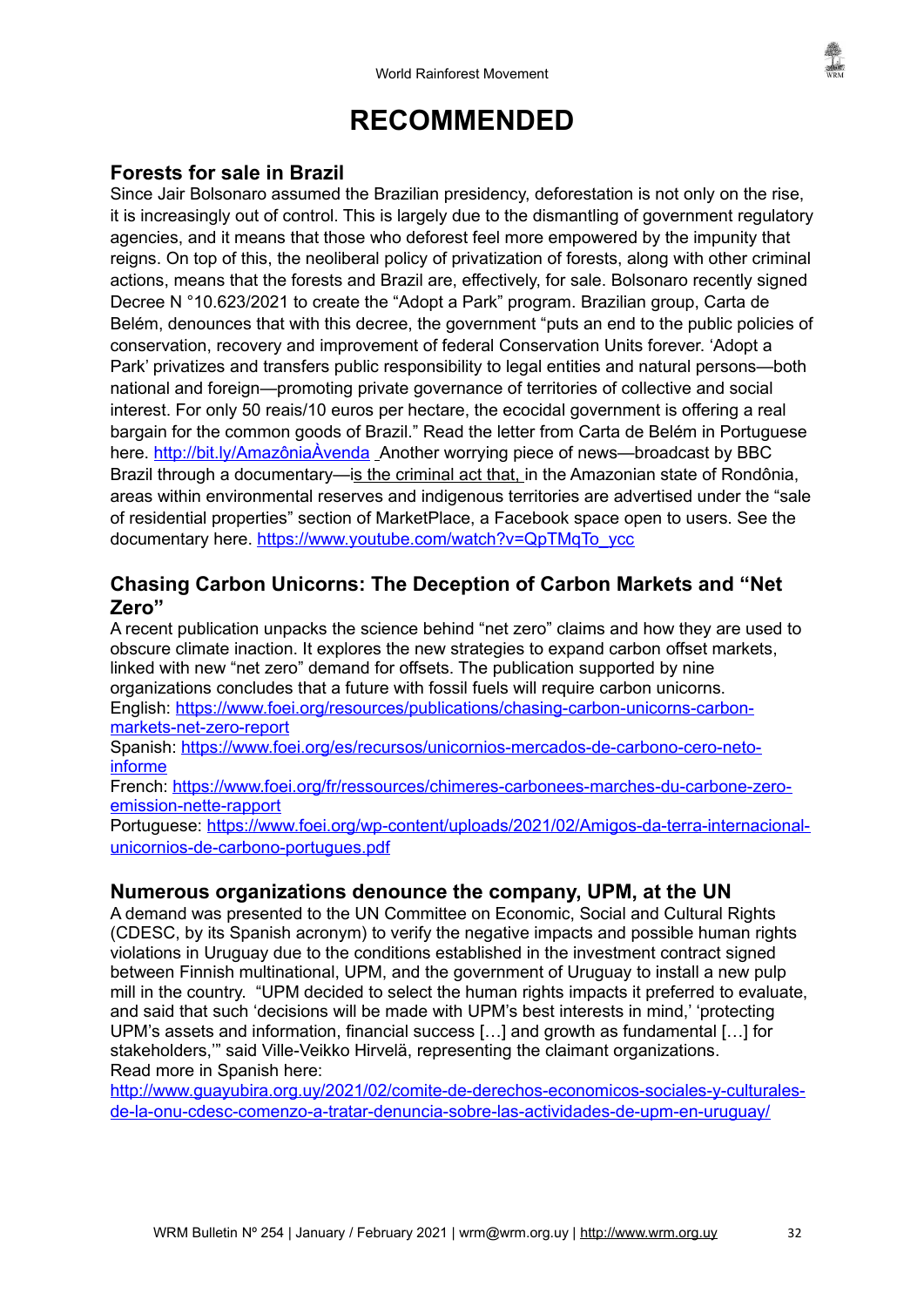

## <span id="page-32-2"></span>**Mozambique: Our lives are worth more than gas!**

A new video clip entitled "Cabo Delgado Weeps", produced by Justiça Ambiental JA!, aims to help in the struggle against the gas project in Cabo Delgado, Mozambique Watch here the video clip in Portuguese with English subtitles here. [https://www.youtube.com/watch?](https://www.youtube.com/watch?v=hHKcJL6YPtY&feature=youtu.be) [v=hHKcJL6YPtY&feature=youtu.be](https://www.youtube.com/watch?v=hHKcJL6YPtY&feature=youtu.be)

A report from June 2020 shows how the French State, major private banks including BNP Paribas, Société Générale and Crédit Agricole, and fossil fuel giant Total, are some of the greatest beneficiaries of the devastating impacts of the gas industry in Cabo Delgado. The report includes detailed and up-to-date information from the ground, and divulges the depths to which the French public authorities have gone to ensure their economy, bankers, fossil fuel and arms industry are the greatest profiteers of the gas exploitation, even it it means devastation of the local environment, lives, economy and climate. Access the report in Portuguese ([https://www.foei.org/wp-content/uploads/2020/06/Gas-](https://www.foei.org/wp-content/uploads/2020/06/Gas-Mocambique_Portuguese.pdf)

[Mocambique\\_Portuguese.pdf\)](https://www.foei.org/wp-content/uploads/2020/06/Gas-Mocambique_Portuguese.pdf), in French [\(https://www.foei.org/wp-content/uploads/2020/06/](https://www.foei.org/wp-content/uploads/2020/06/De-l-eldorado-gazier-au-chaos_Gas-au-Mozambique_Amis-de-la-terre_rapport_FR.pdf) [De-l-eldorado-gazier-au-chaos\\_Gas-au-Mozambique\\_Amis-de-la-terre\\_rapport\\_FR.pdf](https://www.foei.org/wp-content/uploads/2020/06/De-l-eldorado-gazier-au-chaos_Gas-au-Mozambique_Amis-de-la-terre_rapport_FR.pdf)) and the Executive summary in English here ([https://www.foei.org/resources/gas-mozambique](https://www.foei.org/resources/gas-mozambique-france-report)[france-report](https://www.foei.org/resources/gas-mozambique-france-report))

### <span id="page-32-1"></span>**Liberia: Longstanding rights' violations and deforestation exposed**

On February 2021, a comprehensive report confirmed longstanding allegations that Golden Veroleum Liberia, a venture controlled by the Singapore-listed conglomerate Golden Agri Resources (GAR), the world's second largest palm oil company, committed widespread deforestation over a thousand hectares of forest, as well as violated the land and cultural rights of local communities, including the right to free prior and informed consent and social requirements on basic needs and grievance and remedy. Read the Grievance Case Summary HCSA (in English), [http://highcarbonstock.org/hcsa-grievance-mechanism/hcsa](http://highcarbonstock.org/hcsa-grievance-mechanism/hcsa-gm-2018-1/)[gm-2018-1/](http://highcarbonstock.org/hcsa-grievance-mechanism/hcsa-gm-2018-1/)

#### <span id="page-32-0"></span>**Malaysia. Palm oil and international law: A tale of double standards**

EU's restrictions on palm oil-based fuels are portrayed by the government of Malaysia as a threat to thousands of small holders relying on the industry. However, are the majority of oil palm smallholders and workers earning a handsome income? While Malaysia takes pride in being one of the world's biggest oil palm producer, most plantation workers, especially women and poor families, remain invisible as labourers who live in depressing conditions and earn a pittance. This is in striking contrast to the rich and powerful large-scale plantation owners. Malaysian authorities continue to turn a deaf ear to the cry for help from women suffering from sexual violence and harrasment for so long. Read fuerther in English here. [https://aliran.com/thinking-allowed-online/palm-oil-and-international-law-a-tale-of-double](https://aliran.com/thinking-allowed-online/palm-oil-and-international-law-a-tale-of-double-standards/)[standards/](https://aliran.com/thinking-allowed-online/palm-oil-and-international-law-a-tale-of-double-standards/)

Articles of the Bulletin can be reproduced and disseminated using the following source: **Bulletin 254 of the World Rainforest Movement (WRM): "In the face of threats and invasions in the forests, communities defend and reclaim their life spaces"** [\(https://wrm.org.uy/\)](https://wrm.org.uy/)

#### **[Subscribe to the WRM Bulletin](http://wrm.us9.list-manage1.com/subscribe?u=f91b651f7fecdf835b57dc11d&id=ca171adcc2)**

**The Bulletin aims to support and contribute to the struggle of Indigenous Peoples and traditional communities over their forests and territories. Subscription is free.**